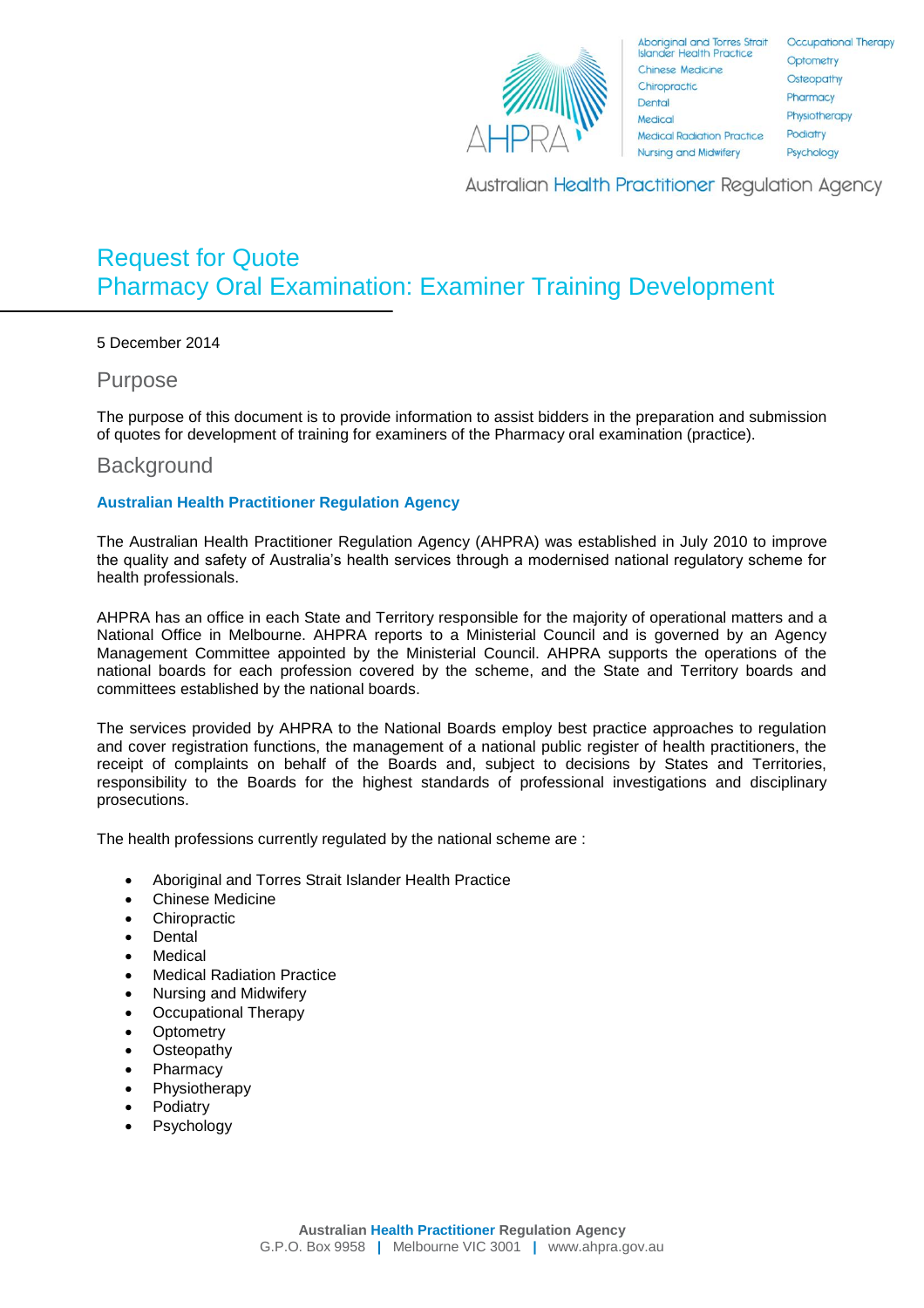# Procurement Scope

#### **Specification**

#### *Introduction*

To be eligible for general registration as a pharmacist in Australia, in accordance with section 52 (1)(b) of the Health Practitioner Regulation National Law, an individual must successfully complete any examination or assessment required by an approved registration standard. The *[Examinations for general](http://www.pharmacyboard.gov.au/Registration-Standards.aspx)  [registration standard](http://www.pharmacyboard.gov.au/Registration-Standards.aspx)* published by the Pharmacy Board of Australia (the Board) states that an individual must successfully complete a written and/or an oral examination in order to demonstrate their competence to practise.

The oral examination (practice) is the final assessment of an intern pharmacist's competence to practise as a pharmacist in Australia and requires candidates to demonstrate that they can apply their knowledge and skills competently to situations which may be encountered in practice.

The Board entrusts the integrity of the oral examination (practice) to examiners to ensure candidates are reliably assessed on their ability to demonstrate they can work safely, professionally and ethically unsupervised. AHPRA Pharmacy Professional Officers deliver regular training for examiners nationwide to ensure consistency in delivery and assessment of candidates:

- prior to participating as an examiner, approved examiners must have attended training specified by the Board and observed at an oral examination
- approved examiners are required to attend examiner training annually

#### *Objective*

The Board has agreed funding for the development of examiner training, to deliver:

- $\boxtimes$  training methods and tools to address the varying needs of new and experienced examiner groups.
- $\boxtimes$  a cohort of trained examiners to deliver a valid and reliable examination which assesses the competence of intern pharmacists.

#### *Scope*

The scope of this procurement includes:

#### Phase 1: Review and analysis

Analysis of current examination processes impacted by examiner training. This includes:

- Review: marking templates, completed examiner documentation, relevant background information
- Observation: examiner training/briefing, examination delivery, interviews with unsuccessful candidates
- Consultation: key informant interviews with stakeholders
- Evaluation: training needs analysis of new/experienced examiners

#### Phase 2: Development

Development of a proposal for examiner training to include:

- Development of tailored training to meet the needs of new and experienced examiner cohorts
- Development of tools in support of training delivery (eg: PowerPoint presentation, handbook, evaluation questionnaire, web modules etc)
- A proposal to deliver revised training and materials (Phase 3) for approval by the Board's Registration and Examinations Committee

#### Phase 3: Implementation and evaluation

- Delivery of training to professional officers who deliver training to examiners
- Evaluation of revised training delivery (materials and methods) by participants
- Submission of final report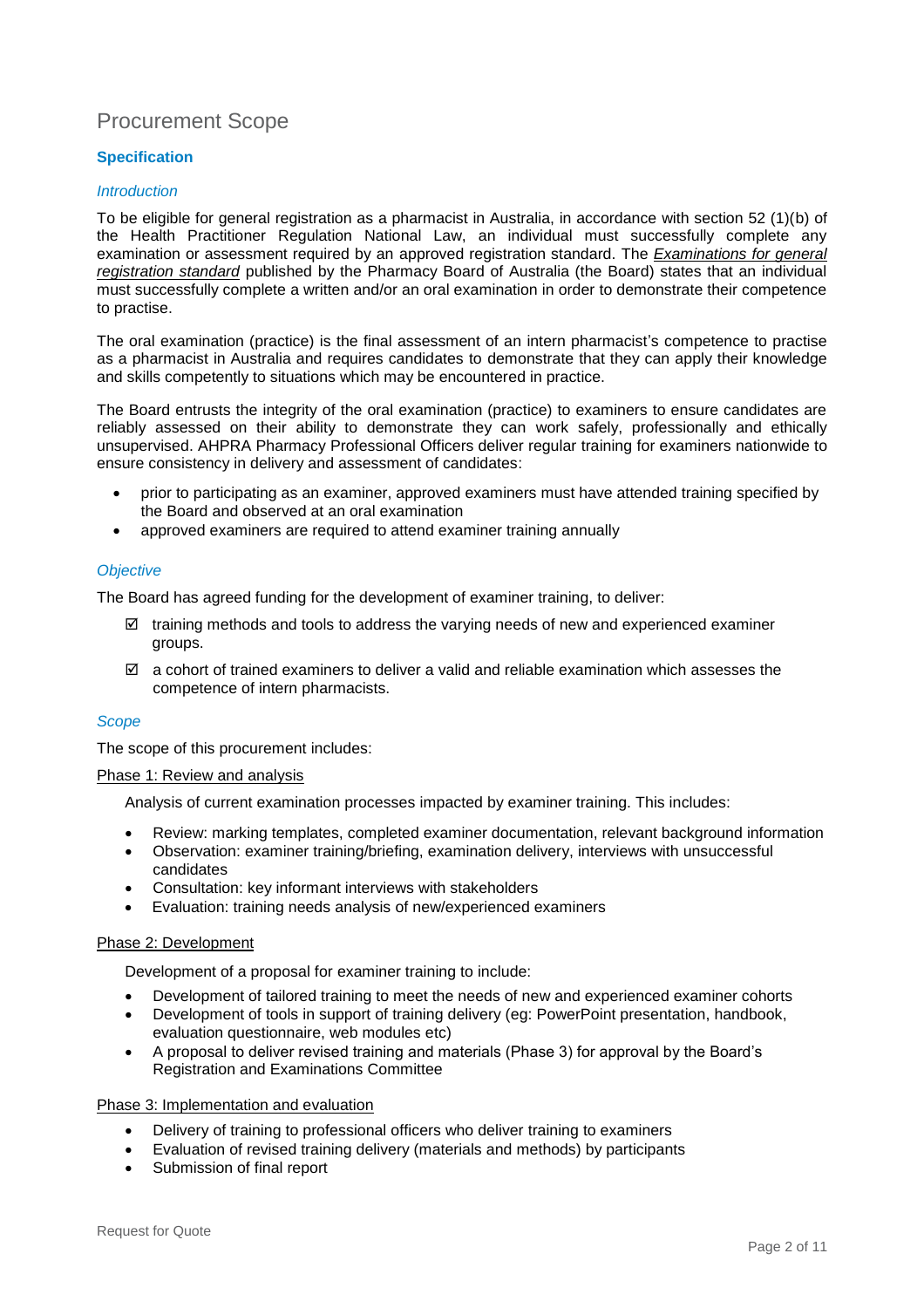The scope of this procurement excludes:

- Oral examination (practice) assessment methodologies
- Examination content/structure

#### *Key Deliverables*

The project will be staged over ten months (Jan – Oct 2015) to correspond with examination business as usual (BAU) training and delivery milestones:



| <b>Project deliverables</b>   |                                                                                                                                         |  |  |  |
|-------------------------------|-----------------------------------------------------------------------------------------------------------------------------------------|--|--|--|
| Timing                        | Deliverable                                                                                                                             |  |  |  |
| Phase 1                       | • Identification of examiner training issues to be addressed through training and/or<br>information tools                               |  |  |  |
| Phase 2                       | • Development of a proposal for examiner training in Phase 3, to include:                                                               |  |  |  |
|                               | structure of training for new and experienced examiners, outlining how proposed<br>➤<br>training addresses issues identified in Phase 1 |  |  |  |
|                               | ➤<br>proposed costs and resources to develop training materials                                                                         |  |  |  |
|                               | ≻<br>model for delivering training (e.g. train the trainer)                                                                             |  |  |  |
| Phase 3                       | • Delivery of (e.g. train the trainer) workshop for national network of Pharmacy<br><b>Professional Officers</b>                        |  |  |  |
|                               | • Suite of training materials (eg PowerPoint presentation, handbook, web modules etc)                                                   |  |  |  |
|                               | • Post implementation evaluation of training delivery (train the trainer and examiner<br>training) and information tools                |  |  |  |
| <b>Reporting requirements</b> |                                                                                                                                         |  |  |  |
| Timing                        | Deliverable                                                                                                                             |  |  |  |
| Monthly                       | • Written report of progress towards delivery of outputs, submitted by email to National<br><b>Examinations Coordinator</b>             |  |  |  |
| Final<br>Report               | • Written report at conclusion of Phase 3, submitted by email to National Examinations<br>Coordinator                                   |  |  |  |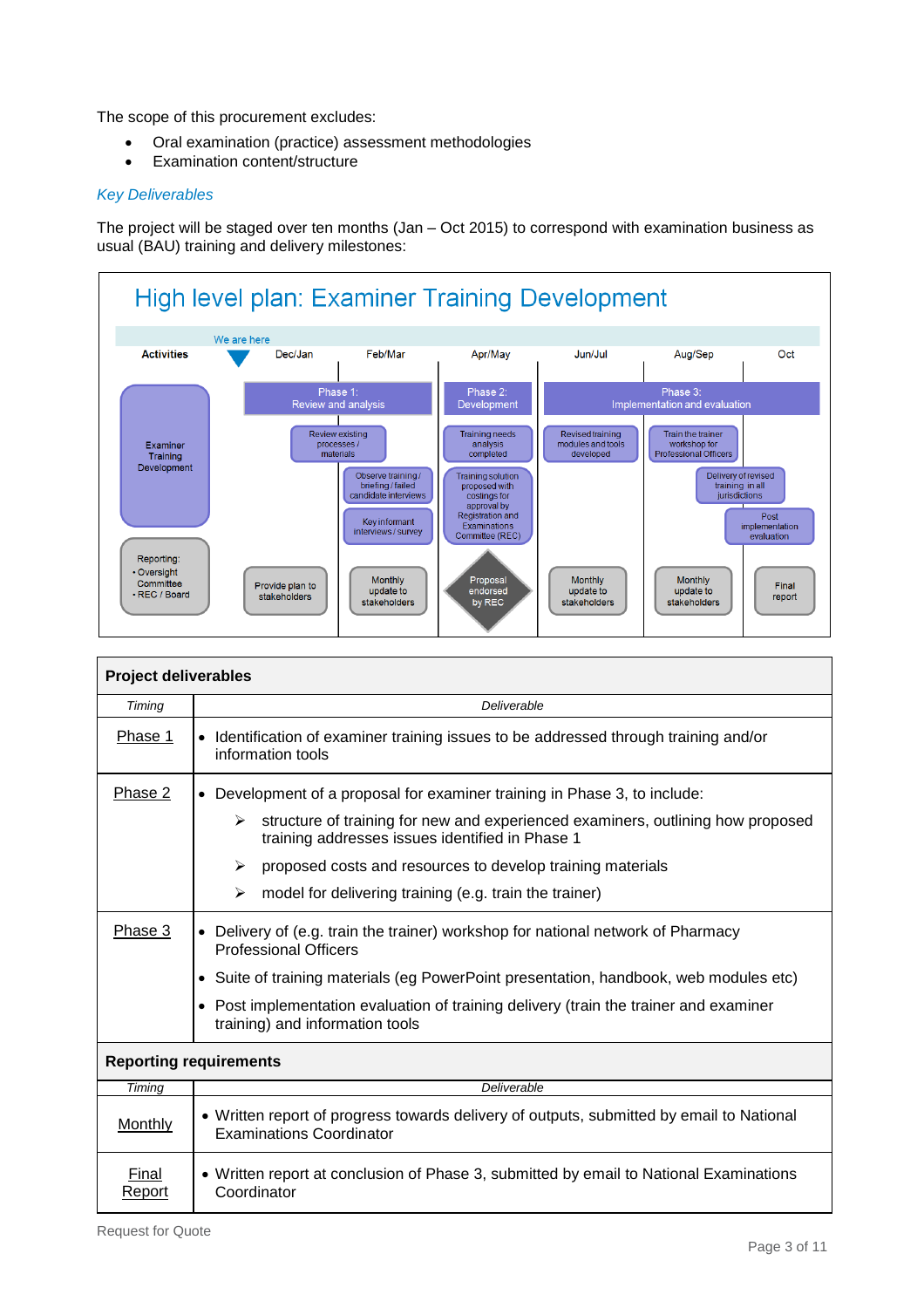# Evaluation of Quotes

### **Timetable**

Key timelines for this proposal are indicated below. These dates are advised as a guide only to projected timelines. The Australian Health Practitioner Regulation Agency (AHPRA) will make every effort to maintain this schedule, but reserves the right to vary dates.

| Date RFQ released                                 | Friday 5 December 2014  |  |
|---------------------------------------------------|-------------------------|--|
| Closing date for requests for further information | Friday 19 December 2014 |  |
| Closing date for submission of quotes             | Friday 9 January 2015   |  |
| Shortlisting/assessments completed by             | Monday 19 January 2015  |  |
| Contract commencement                             | Tuesday 27 January 2015 |  |
| Contract completion                               | Friday 30 October 2015  |  |

#### **Evaluation Criteria**

The successful bidder will require a background relevant to the assignment and a demonstrated capacity to successfully provide the required goods or services. All bidders will be evaluated against the evaluation criteria specified below.

| Criteria relating to the bidder           |                                                                                                                                                                                                                                                                       |  |  |
|-------------------------------------------|-----------------------------------------------------------------------------------------------------------------------------------------------------------------------------------------------------------------------------------------------------------------------|--|--|
| Criterion 1                               | Qualified and experienced in assessment methodology, preferably in relation to the<br>competency assessment of pharmacists or other health practitioners or in assessment of<br>pharmacy students. Good understanding of principles of adult learning and assessment. |  |  |
| Criterion 2                               | Evidence of understanding of the project requirements                                                                                                                                                                                                                 |  |  |
| Criteria relating to project deliverables |                                                                                                                                                                                                                                                                       |  |  |
| Criterion 3                               | Availability to meet the specified timelines.                                                                                                                                                                                                                         |  |  |
| Criterion 4                               | Ability to deliver the specified outcomes and outputs.                                                                                                                                                                                                                |  |  |
| Criterion 5                               | Evidence of an effective methodology.                                                                                                                                                                                                                                 |  |  |
| Criterion 6                               | Ability to meet prescribed budget.                                                                                                                                                                                                                                    |  |  |

#### **Evaluation and Scoring**

Quotes will be evaluated against the criteria listed above, using the following scale:

| <b>Evaluation</b>                                                                                         | <b>Score</b> |
|-----------------------------------------------------------------------------------------------------------|--------------|
| Exceeds all aspects of the evaluation criterion                                                           | 4            |
| Exceeds some aspects of evaluation criterion (and meets all other aspects of<br>the evaluation criterion) | 3            |
| Meets the selection criterion                                                                             | 2            |
| Fails some aspects of the selection criterion                                                             | 1            |
| Fails all aspects of the selection criterion.                                                             | 0            |

An initial evaluation may be used to shortlist proposals. Following shortlisting, one or more bidders may be interviewed to provide clarification or further information. Shortlisted bidders may be invited, as part of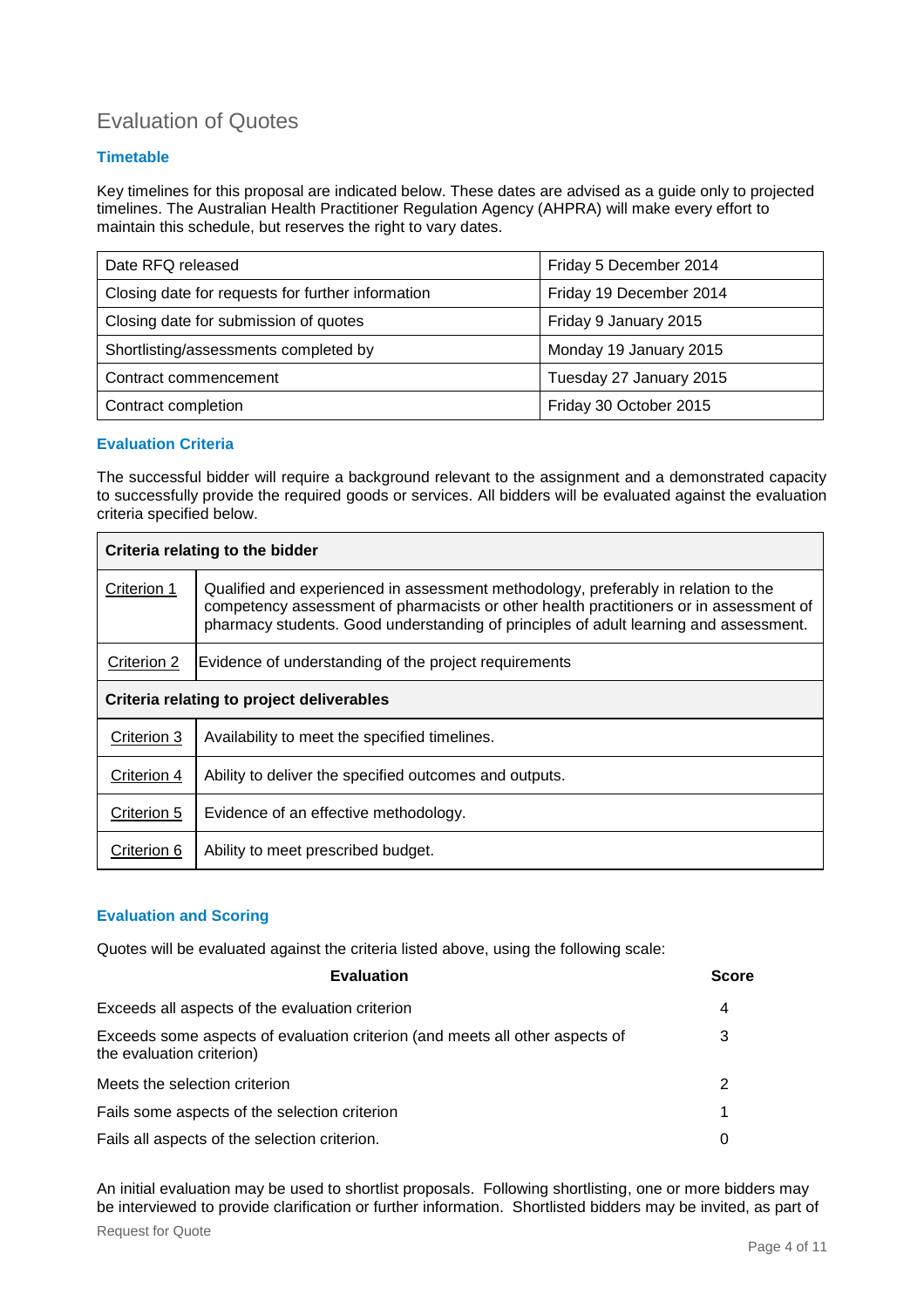the evaluation process, to submit a Best and Final Offer in relation to all or certain aspects of their respective quotes.

All bidders will be advised of the final outcome of the selection process.

The successful bidder will be engaged under the AHPRA standard contract for services and consultancy – see attached.

## Pricing

Quotes inclusive of GST are sought on a fixed price basis (eg. lump sum, hourly rate including expenses, milestone payments).

For services, as part of the quote a breakdown of the proposed resource allocation should be included indicating what resources are to be provided, time commitment, hourly rate (if applicable) and individual resource cost as well as total project cost.

All prices are to be fixed for at least 90 days from the date of submission of quotes.

# Terms and Conditions

The RFQ process will be managed in accordance with the terms and conditions set out below.

- 1. *General.* Bidders should familiarise themselves with this document and ensure that their quotes conform with the requirements set out in it. Bidders are deemed to have examined statutory requirements and satisfied themselves that they are not participating in any anti-competitive, collusive, deceptive or misleading practices in structuring and submitting the quote.
- 2. *Acceptance*. Non complying quotes may be rejected. AHPRA may not accept the lowest priced quote and may not accept any quote.
- 3. *Explanations.* AHPRA shall not be bound by verbal explanations or instructions given prior to acceptance of a proposal.
- 4. *Financial Assessments.* AHPRA reserves the right to engage a third party to carry out assessments of bidders' financial, technical, planning and other resource capability.
- 5. *Legal Entity.* Bidders must provide proof of their legal status. A legal agreement/contract can only be entered into by AHPRA with an organisation or individual with legal status established under :
	- Associations Incorporation Act
	- Co-operatives Act
	- Corporations Law
	- Health Services Act
	- an individual Act of Parliament
	- Natural Person (person at least 18 years of age, with mental capacity to understand the agreement, not under any order or bankrupt)
	- **Trustee Act**
- 6. *Taxation Requirements.* AHPRA prefers to deal with suppliers who have an Australian Business Number (ABN), unless there is clear evidence that the relevant supply is not assessable for income tax purposes (i.e. hobby or recreational interest).
- 7. *Additional Information.* If additional information to that contained in this document is required by AHPRA when bids are being considered, written information and/or interviews may be requested to obtain such information at no cost to AHPRA. AHPRA may also provide additional information or clarification.
- 8. *Process.* AHPRA reserves the right to withdraw from the request for quote process described in this document for whatever reason, prior to the signing of any agreement/contract with any party for the delivery of goods or services described in this document, and/or to alter the process.
- 9. *Negotiation.* AHPRA reserves the right to negotiate with shortlisted bidders after the request for quote closing time and to allow any bidder to alter its quote.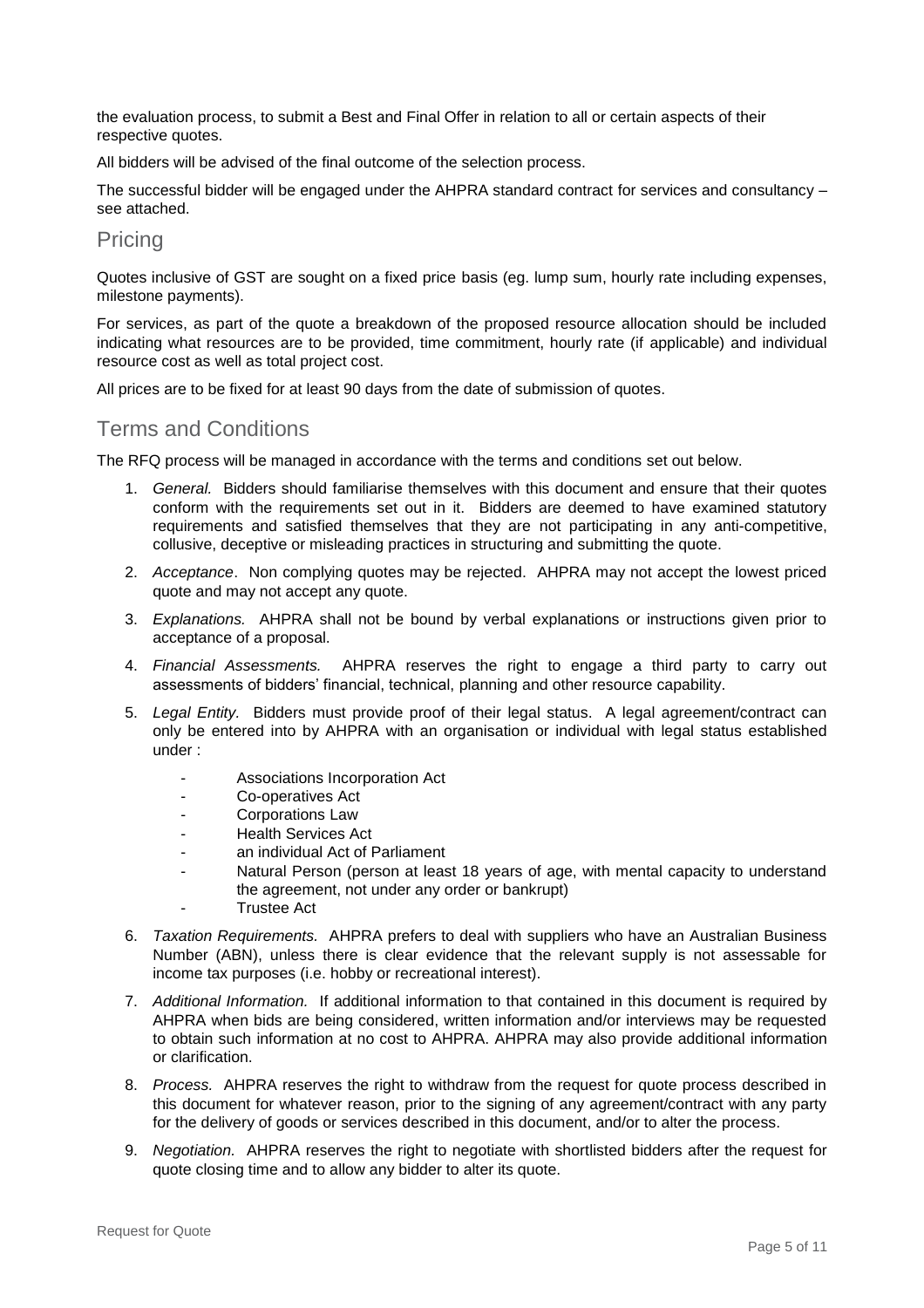- 10. *Part Quotes.* AHPRA reserves the right to accept quotes in relation to some and not all of the scope of activity described, or appoint one, more than one or no organisation on the basis of the quotes received.
- 11. *Conflicts of Interest.* Bidders must declare to AHPRA any matter or issue which is, may be perceived to be or may lead to a conflict of interest regarding their proposal or participation in the supply of the goods or services described. Bidders must describe a strategy so that any conflict of interest will be avoided.
- 12. *Confidentiality.* All bids and any accompanying documents become the property of AHPRA. Ownership of all information, reports or data provided by AHPRA to bidders resides in AHPRA. The bidder shall not, without the written approval of the CEO of AHPRA, use the information or reports other than in the development of the quote or the delivery of the goods or services. Such information, in whatever form provided by AHPRA or converted by the bidder, must be destroyed in a secure fashion following advice of the outcome of the request for quote process or at completion of the provision of the goods or services.
- 13. *Notification of Probity Breach Required.* Should any bidder consider that the request for quote process has failed to accord it fair right to be considered as a successful bidder or that it has been prejudiced by any breach of these Terms and Conditions or other relevant principle affecting the bids or their evaluation, the bidder must provide immediate notice of the alleged failure or breach to the Contact Person. Notification must set out the issues in dispute, the impact on the bidder's interests, any relevant background information and the outcome desired.
- 14. *Lobbying.* Any attempt by any bidder to exert influence on the outcome of the assessment process by lobbying, directly or indirectly, AHPRA staff, Board members, Agency Management Committee members or Members of Parliament, will be grounds for disqualification of the bid from further consideration.
- 15. *Dumping of Goods.* Quotes from suppliers who are offering goods subject to an Australian Customs Dumping Notice will be disqualified from further consideration. AHPRA reserves the right to suspend an agreement where the supplier is providing goods subject to an Australian Customs Dumping Notice.
- 16. *P*ricing. All quotes must be represented in Australian dollars. Price variations over the period of the contract must be advised. Bidders must state the factor and reasons for any variation.

## **Queries**

Queries can be directed to:

| <b>Contact Name</b>  | Robyn Boyes, National Examinations Coordinator |  |
|----------------------|------------------------------------------------|--|
| <b>Email Address</b> | robyn.boyes@ahpra.gov.au                       |  |
| <b>Phone Number</b>  | (03) 8708 9310                                 |  |

All requests for clarification or for additional information must be lodged by the nominated date (refer to the process timetable above) to allow sufficient time for response and information to be provided to all parties quoting. AHPRA reserves the right to not respond to such requests, irrespective of when such requests are received.

## Submission of Quotes

All quotes must be made by completing and signing the attached Response Schedule, which is to be submitted as follows:

| <b>Email Address</b>                                     | tenders@ahpra.gov.au       |
|----------------------------------------------------------|----------------------------|
| Quotes must be received at the above Email<br>Address by | 5pm, Friday 9 January 2015 |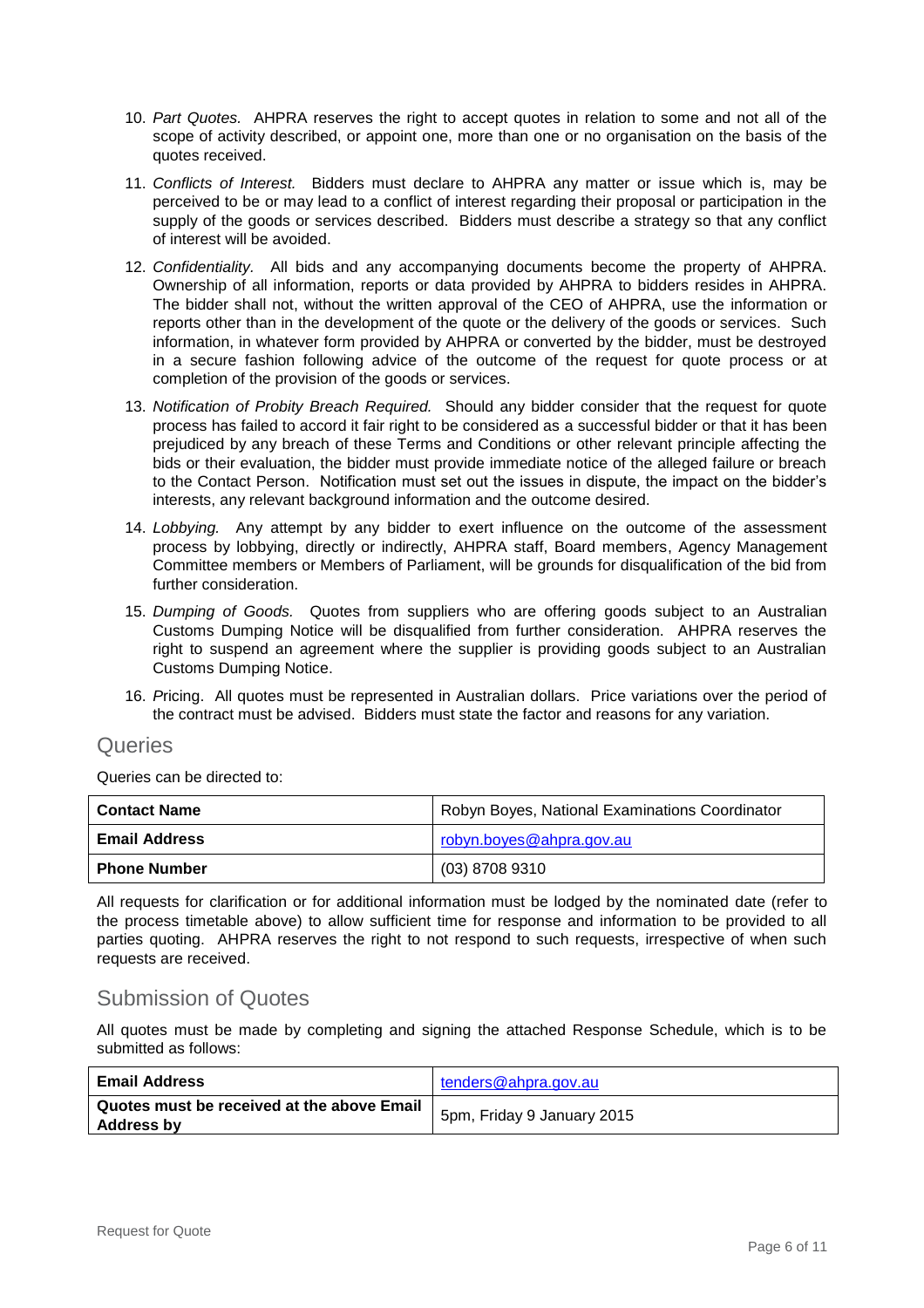# Response Schedule

# Background Information

## **Bidder Details**

| Full Legal Name of the Bidder                |             |
|----------------------------------------------|-------------|
| <b>Trading Name</b>                          |             |
| Entity Status (eg: Partnership, Company etc) |             |
| <b>ACN</b> number                            |             |
| <b>Registration for GST</b>                  | (Yes or No) |
| Australian Business Number (ABN)             |             |
| Place of Incorporation                       |             |
| <b>Postal Address</b>                        |             |
| Principal office                             |             |
| <b>Contact Person</b>                        |             |
| Position/Title                               |             |
| Telephone No                                 |             |
| Mobile No                                    |             |
| Facsimile No                                 |             |
| E-mail address                               |             |

# **Qualifications and Experience of Key Project Staff**

| Name                                |  |
|-------------------------------------|--|
| <b>Title/Office Held</b>            |  |
| <b>Employee or Consultant</b>       |  |
| Qualifications                      |  |
| Length of Relationship with Company |  |
| <b>Previous Experience</b>          |  |
| Role/functions to be performed      |  |

# **Financial Capability**

| Bidders are required to demonstrate that they have the financial capacity to provide, over the term of the<br>contract, all the requirements specified in this RFQ. Accordingly, please provide the following<br>information. |  |  |  |
|-------------------------------------------------------------------------------------------------------------------------------------------------------------------------------------------------------------------------------|--|--|--|
| If the answer to any of the following questions is yes, provide an explanation.                                                                                                                                               |  |  |  |
| Are there any significant events, matters or<br>(a)<br>circumstances which have arisen since the<br>end of the last financial year which may<br>significantly affect the operations of the<br>Bidder?                         |  |  |  |
| Are there any mergers/acquisitions either<br>(b)<br>recent (within the past 12 months) or which<br>are imminent?                                                                                                              |  |  |  |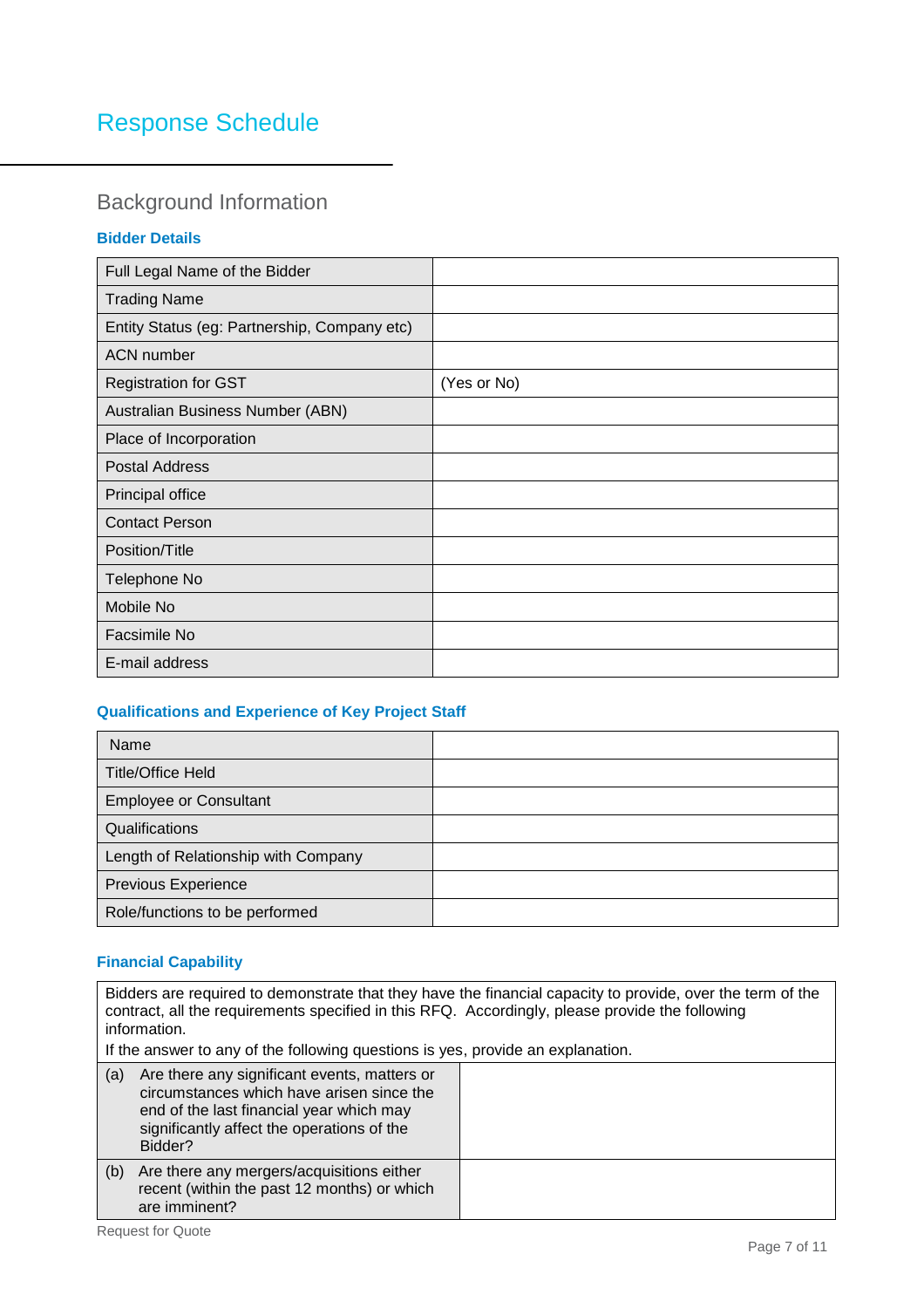| (c)                                                                                                                                                                                                                                                                                                                                                                                                        | Are there any proceedings, either actual or                                                                                                                                                                                                                                                                  |             |
|------------------------------------------------------------------------------------------------------------------------------------------------------------------------------------------------------------------------------------------------------------------------------------------------------------------------------------------------------------------------------------------------------------|--------------------------------------------------------------------------------------------------------------------------------------------------------------------------------------------------------------------------------------------------------------------------------------------------------------|-------------|
|                                                                                                                                                                                                                                                                                                                                                                                                            | threatened, against the Bidder, its parent or<br>associated entities or any director of the<br>Bidder, its parent or associated entities or<br>have there been any such proceedings within<br>the past five years? If so, what (if any)<br>remedial action has been taken in respect of<br>such proceedings? |             |
| (d)                                                                                                                                                                                                                                                                                                                                                                                                        | Are there any bankruptcy actions against a                                                                                                                                                                                                                                                                   |             |
|                                                                                                                                                                                                                                                                                                                                                                                                            | director of the Bidder, its parent or<br>associated entities, or has there been within<br>the past five years?                                                                                                                                                                                               |             |
| (e)                                                                                                                                                                                                                                                                                                                                                                                                        | Are there any de-registration actions against<br>the Bidder, its parent or associated entities<br>on foot, or have there been any within the<br>past five years?                                                                                                                                             |             |
| (f)                                                                                                                                                                                                                                                                                                                                                                                                        | Are there any insolvency proceedings, actual<br>or threatened (including voluntary<br>administration, application to wind up, or<br>other like action) against the Bidder, its<br>parent or associated entities on foot, or have<br>there been any within the past five years?                               |             |
| (g)                                                                                                                                                                                                                                                                                                                                                                                                        | Is the Bidder, its parent or associated entities<br>currently in default of any agreement,<br>contract, order or award that would or would<br>be likely to adversely affect the financial<br>capacity of the Bidder to provide the Goods<br>and/or Services contemplated by this RFT?                        |             |
| (h)                                                                                                                                                                                                                                                                                                                                                                                                        | Are there any other factors which could<br>adversely impact on the financial ability of the<br>Bidder to successfully perform the obligations<br>contemplated by this RFQ?                                                                                                                                   |             |
| (i)                                                                                                                                                                                                                                                                                                                                                                                                        | Is the Bidder solvent and able to meet its<br>debts as and when they fall due in the normal<br>course of business?                                                                                                                                                                                           |             |
| In addition to the information required above, bidders are required to undertake to provide to AHPRA<br>upon request all such information as AHPRA reasonably requires to satisfy itself that the Bidder is<br>financially viable and has the financial capability to provide the goods and/or services for which they are<br>bidding and to otherwise meet their obligations under the proposed contract. |                                                                                                                                                                                                                                                                                                              |             |
| Provide your signature as your undertaking to<br>comply with this request.                                                                                                                                                                                                                                                                                                                                 |                                                                                                                                                                                                                                                                                                              |             |
| Will you provide valid tax invoices?                                                                                                                                                                                                                                                                                                                                                                       |                                                                                                                                                                                                                                                                                                              | (Yes or No) |

# **Insurance (please provide details as relevant to your quote)**

| Proof of insurance cover: | <b>Provider</b>                                                                                                      | <b>Policy</b><br><b>Number</b> | <b>Expiry Date</b> | <b>Limit of Liability</b> |
|---------------------------|----------------------------------------------------------------------------------------------------------------------|--------------------------------|--------------------|---------------------------|
| • Public liability        |                                                                                                                      |                                |                    |                           |
| • Professional indemnity  |                                                                                                                      |                                |                    |                           |
| • Others as relevant      |                                                                                                                      |                                |                    |                           |
| • Relevant exclusions:    | (Provide separately summary of any relevant exclusions to the above,<br>and their potential impact on this contract) |                                |                    |                           |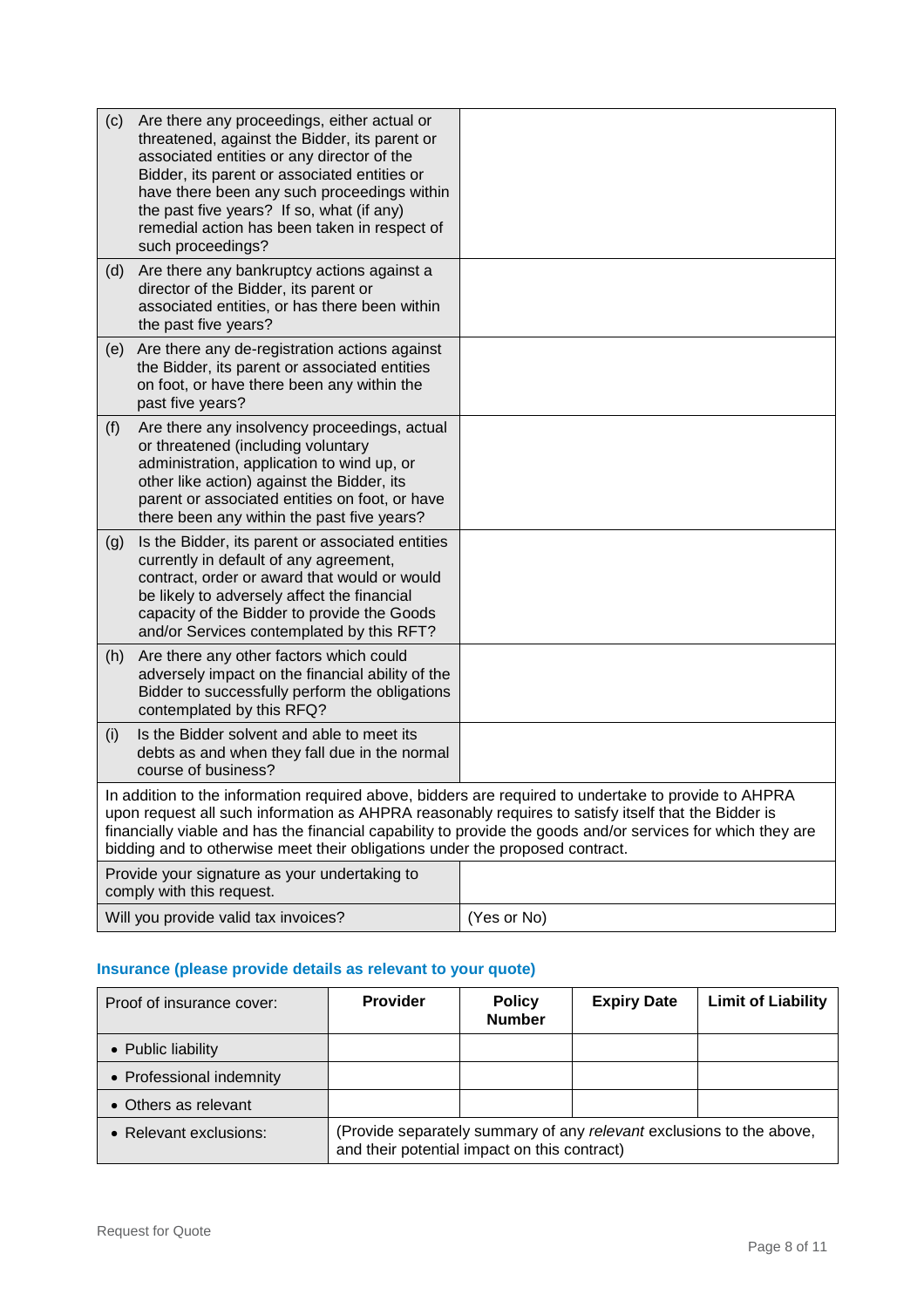#### **Referees (please provide at least two)**

|                                        | Referee 1 | Referee 2 |
|----------------------------------------|-----------|-----------|
| <b>Company Name</b>                    |           |           |
| Postal Address                         |           |           |
| <b>Contact Person</b>                  |           |           |
| Position/Title                         |           |           |
| <b>Telephone Number</b>                |           |           |
| <b>Email Address</b>                   |           |           |
| Nature of work performed               |           |           |
| Length of professional<br>relationship |           |           |

# Proposal

#### **Overview**

Describe how you intend to meet the requirements of the project, including details of how the project will be implemented, managed and monitored. The extent to which a practical and workable approach is developed is a key consideration.

Please structure this information against each of the evaluation criteria for this project, as follows:

| <b>Evaluation Criteria</b>                                                                                                                                                                                                                                                                       | <b>Bidder's Response to each Criterion</b> |
|--------------------------------------------------------------------------------------------------------------------------------------------------------------------------------------------------------------------------------------------------------------------------------------------------|--------------------------------------------|
| 1. Qualified and experienced<br>in assessment<br>methodology, preferably in<br>relation to the competency<br>assessment of pharmacists<br>or other health practitioners<br>or in assessment of<br>pharmacy students. Good<br>understanding of principles<br>of adult learning and<br>assessment. |                                            |
| 2. Evidence of understanding<br>of the project requirements                                                                                                                                                                                                                                      |                                            |
| 3. Availability to meet the<br>specified timelines.                                                                                                                                                                                                                                              |                                            |
| 4. Ability to deliver the<br>specified outcomes and<br>outputs.                                                                                                                                                                                                                                  |                                            |
| 5. Evidence of an effective<br>methodology.                                                                                                                                                                                                                                                      |                                            |
| 6. Ability to meet prescribed<br>budget.                                                                                                                                                                                                                                                         |                                            |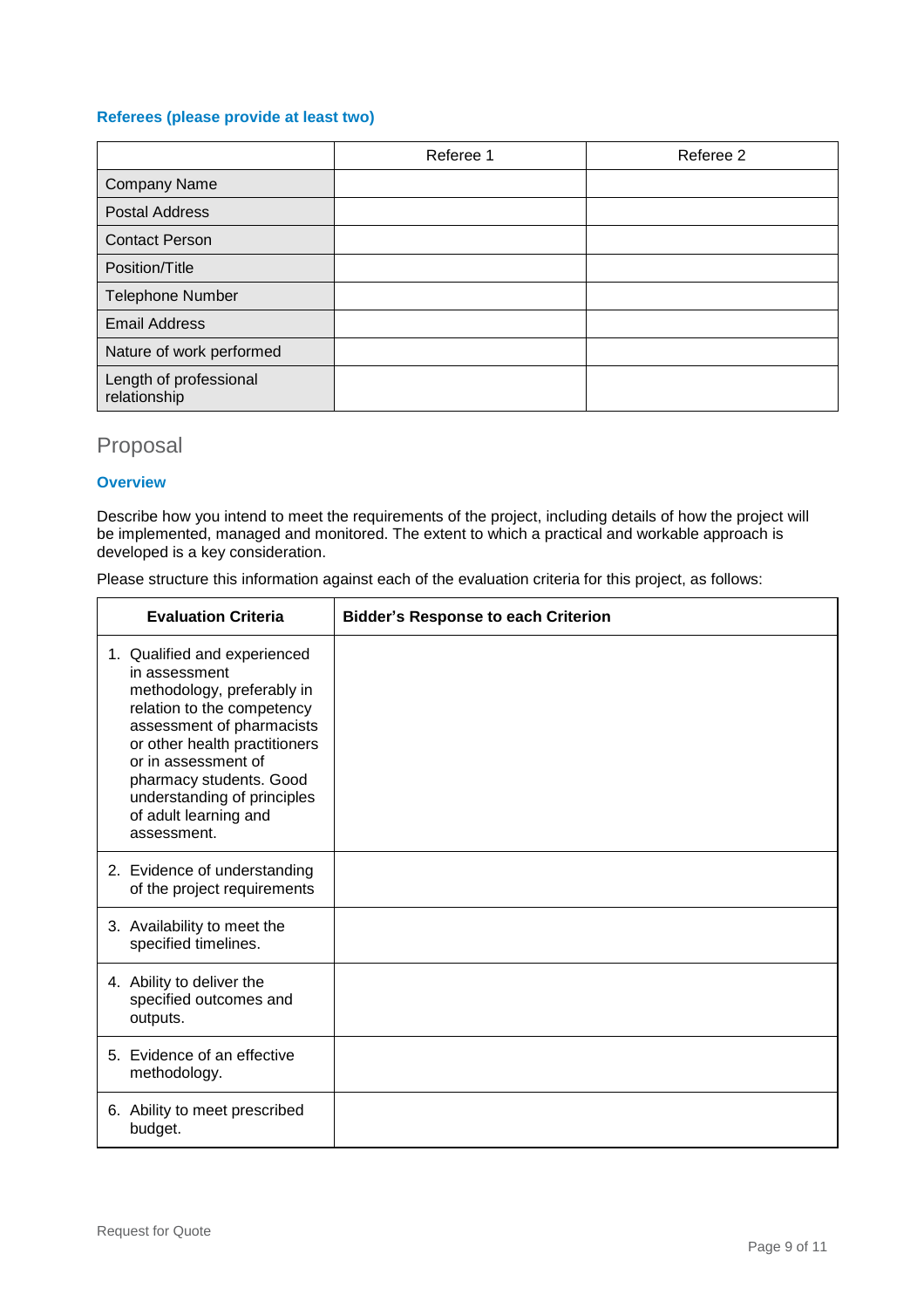#### **Summary of costs**

An indicative budget range of \$70 000 - \$100 000, inclusive of expenses, has been set for this project.

Please allow for travel to at least one interstate jurisdiction in Phases 1 and 3.

Train the trainer workshop may be delivered by videoconference from AHPRA offices in Melbourne.

| <b>Deliverables</b>                                                        | Phase 1<br>(3) | Phase 2<br>(\$) | Phase 3<br>\$) |
|----------------------------------------------------------------------------|----------------|-----------------|----------------|
| Phase 1: (please detail)                                                   |                |                 |                |
| Phase 2: (please detail)                                                   |                |                 |                |
| Phase 3: (please detail)                                                   |                |                 |                |
| Other costs, eg venue, travel, catering,<br>other expenses (please detail) |                |                 |                |
| Total Price (A\$ and GST inclusive):                                       |                |                 |                |

#### **Acceptance of Terms and Conditions**

IMPORTANT: An authorised officer of the Bidder must signify acceptance of the Terms and Conditions of this quote.

If the response is submitted by post, the authorised officer's signature as indicated in this part, and submission of a quote in response to the request for quote, signifies acceptance of all Terms and Conditions.

If the quote is submitted by e-mail, you must type the words "I ACCEPT" in the signature space to signify your acceptance of all Terms and Conditions.

#### **Acceptance of Conditions and Endorsement**

| Signature of Authorised Officer | (sign here or type your acceptance) |
|---------------------------------|-------------------------------------|
| Name of Authorised Officer      |                                     |
| Title/Office Held               |                                     |
| Date                            |                                     |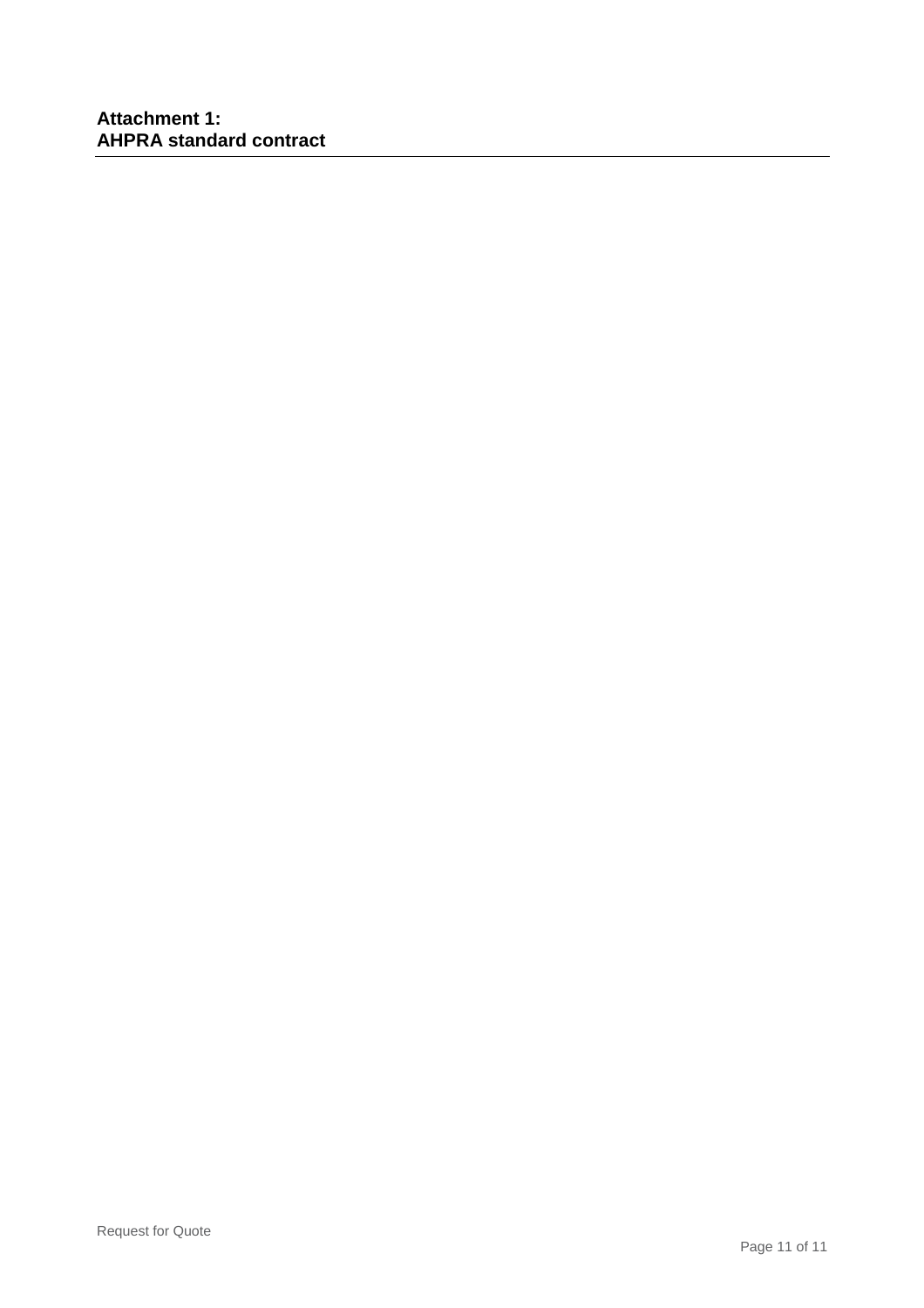

| poriginal and Torres Strait    | <b>Occupational Therapy</b>                                              |  |  |
|--------------------------------|--------------------------------------------------------------------------|--|--|
| ander Health Practice          | Optometry                                                                |  |  |
| hinese Medicine<br>hiropractic | <b>Osteopathy</b><br>Pharmacy<br>Physiotherapy<br>Podiatry<br>Psychology |  |  |
| ental                          |                                                                          |  |  |
| edical                         |                                                                          |  |  |
| edical Radiation Practice      |                                                                          |  |  |
| <b>ursing and Midwifery</b>    |                                                                          |  |  |
|                                |                                                                          |  |  |

**Australian Health Practitioner Regulation Agency** 

# **CONTRACT FOR SERVICES**

## **Parties**

This Contract for Services is between

**Australian Health Practitioner Regulation Agency (ABN: 78 685 433 429) ('AHPRA')**

And

**# Insert name of Contractor (ABN: # ) ('Contractor')**

#### **1 What the Contractor must do**

- 1.1 During the term of this Contract, the Contractor must provide the services (**'Services'**) set out in item 3 of Schedule 1.
- 1.2 The Services must be done on time, lawfully and to a reasonable standard.
- 1.3 Whilst on AHPRA premises, the Contractor and any of its representatives must comply with AHPRA's reasonable and lawful directions and policies.
- 1.4 The Contractor warrants that to the best of its knowledge, after making reasonable inquiries, the Services will not breach any right of a third party, including Intellectual Property rights.
- 1.5 The term of this Contract:
	- (a) begins on the earlier of both parties signing, or the start date specified in Item 3 of Schedule 1; and
	- (b) ends on the end date specified in Item 3 of Schedule 1, unless terminated before then.
- 1.6 If the Contractor fails to deliver the Services to AHPRA's reasonable satisfaction by the last day of the term, AHPRA may at its own option extend the term until the Services are delivered or AHPRA otherwise notifies the Contractor.

**2 Fees**

- 2.1 The Contractor must send AHPRA an invoice after it has provided the Services or in accordance with any Fee Schedule set out in Item 4 of Schedule 1. If required by AHPRA, it must also provide details of the Services provided.
- 2.2 If the Contractor is liable to pay GST for a taxable supply it makes under this Contract, its invoice must be a valid tax invoice, and AHPRA need not pay until it receives this tax invoice.
- 2.3 The Fees payable to the Contractor for the Services are specified in item 4 of Schedule 1.
- <span id="page-11-0"></span>2.4 If the Fees are consideration for taxable supplies, they include an amount equal to the GST payable in respect of those supplies.
- 2.5 Without limiting clause 2.4, all taxes, duties and government charges regarding this Contract must be paid by the Contractor.
- 2.6 Unless AHPRA disputes an invoice, it will pay the Fees within thirty (30) days of receiving the invoice.
- 2.7 Words defined in the *A New Tax System (Goods and Services Tax) Act 1999* (Cth) have the same meaning in this clause.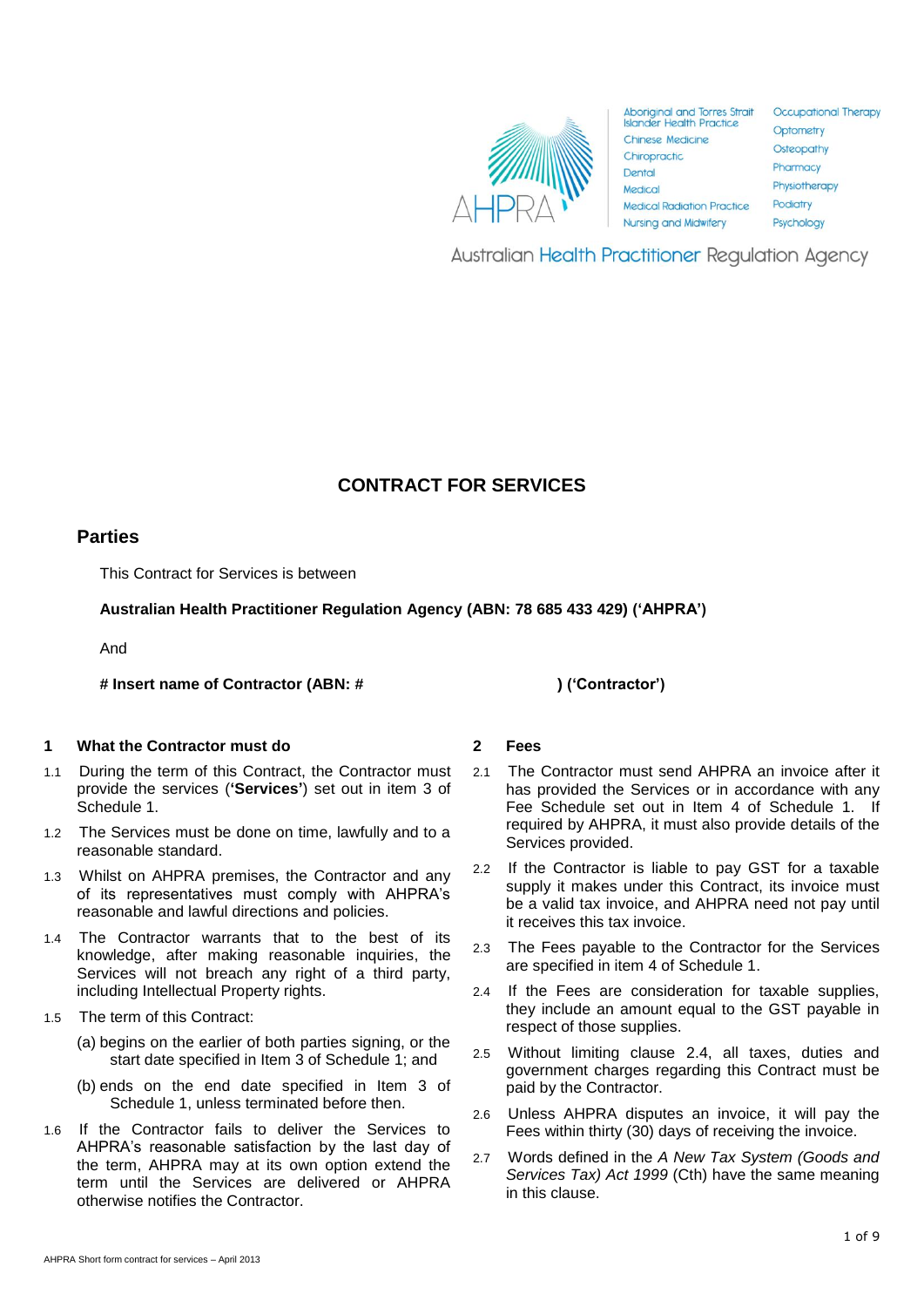#### **3 Expenses**

- 3.1 The Contractor may only claim expenses:
	- (a) where Item 4 of Schedule 1 specifies an amount for expenses or AHPRA agrees in writing, in advance, to pay expenses;
	- (b) up to the amount specified in Item 4 of Schedule 1 or approved by AHPRA in writing; and
	- (c) on the basis of actual expenses incurred, as evidenced to AHPRA's satisfaction.
- <span id="page-12-2"></span>3.2 If AHPRA agrees to reimburse the Contractor for expenses, and the Contractor can obtain an input tax credit on an acquisition associated with those expenses, the amount AHPRA is required to pay is:
	- (a) reduced by the amount of that input tax credit; but
	- (b) increased by any amount of GST payable by the Contractor in respect of the reimbursement.

#### **4 Confidentiality and Privacy**

4.1 In providing the Services, the Contractor must comply with the *Privacy Act 1988* (Cth) and the *Health Practitioner Regulation National Law* (**'the National Law'**) (as in force in each state and territory) in the same way that AHPRA would be bound to comply with those Acts. The Contractor must also do anything required to ensure AHPRA complies with those Acts.

(For example, this means the Contractor and the people it engages have a duty of confidentiality regarding 'protected information' under the National Law – see Part 10 of the National Law).

- 4.2 AHPRA and the Contractor must keep each other's confidential information (**'Confidential Information'**) confidential and must not disclose, or permit disclosure, of that information except:
	- (a) where necessary to perform obligations or exercise rights under this Contract, or to audit activities under the Contract;
	- (b) as authorised or required by law, or where the information is used in relation to legal proceedings;
	- (c) if the information is required by a public sector auditor (as defined in the National Law) or the National Health Practitioner Ombudsman in the course of performing their statutory duties;
	- (d) where the information is already made public other than by breach of this Contract; or
	- (e) where the other party gives prior written consent to the disclosure.
- 4.3 Confidential Information includes, but is not limited to:
	- (a) any information that a party maintains in confidence or marks as confidential;
	- (b) information that by its nature, and in the circumstances, would be regarded as confidential by a reasonable person; and
	- (c) internal administrative, financial and personnel data of a party.
- 4.4 The Contractor must not collect, use or disclose:
	- (a) personal information or health information (as defined in the *Privacy Act 1988* (Cth)); or
	- (b) protected information (as defined in the National Law),

except to the extent reasonably necessary to perform the Contract.

- 4.5 The Contractor must:
	- (a) make each person it engages to perform the Services sign a confidentiality deed using the form attached to this Contract, before giving them access to any of AHPRA's Confidential Information; and
	- (b) if it becomes aware of a breach (or expected breach) of the deed, take action to enforce the deed, including all reasonable actions directed by AHPRA (and authorises AHPRA to enforce the deed if the Contractor fails to do so).
- 4.6 The Contractor must keep all of AHPRA's Confidential Information in its control secure and protect it from unauthorised use.
- 4.7 The Contractor must return to AHPRA any copies of AHPRA's Confidential Information after it completes the Services, unless it is required to keep the Information for record-keeping purposes.
- 4.8 Despite anything else in this Contract, its terms may be publicly disclosed, provided this does not disclose trade secrets or Intellectual Property of a party in a way that would cause significant commercial disadvantage to a party.

#### <span id="page-12-1"></span>**5 Freedom of Information**

5.1 The Contractor must provide AHPRA all information in its control that is necessary for AHPRA to comply with the *Freedom of Information Act 1982* (Cth), on request and at no cost.

#### <span id="page-12-0"></span>**6 Intellectual Property**

- 6.1 AHPRA does not obtain any interest in the Intellectual Property created independently of this Contract (**'Background Intellectual Property'**).
- 6.2 Where the Services include Background Intellectual Property, the Contractor grants AHPRA a perpetual, non-exclusive, world-wide, royalty-free licence to use and adapt it so that AHPRA is able to enjoy the full benefit of the Services.
- 6.3 The Contractor assigns AHPRA ownership of all Intellectual Property in materials created in the course of providing the Services (**'Project Intellectual Property'**). If Project Intellectual Property belongs to people engaged by the Contractor, the Contractor will arrange for it to be assigned to AHPRA.
- 6.4 AHPRA grants the Contractor a perpetual, nonexclusive, world-wide, payment-free licence to use and adapt the Project Intellectual Property for noncommercial purposes.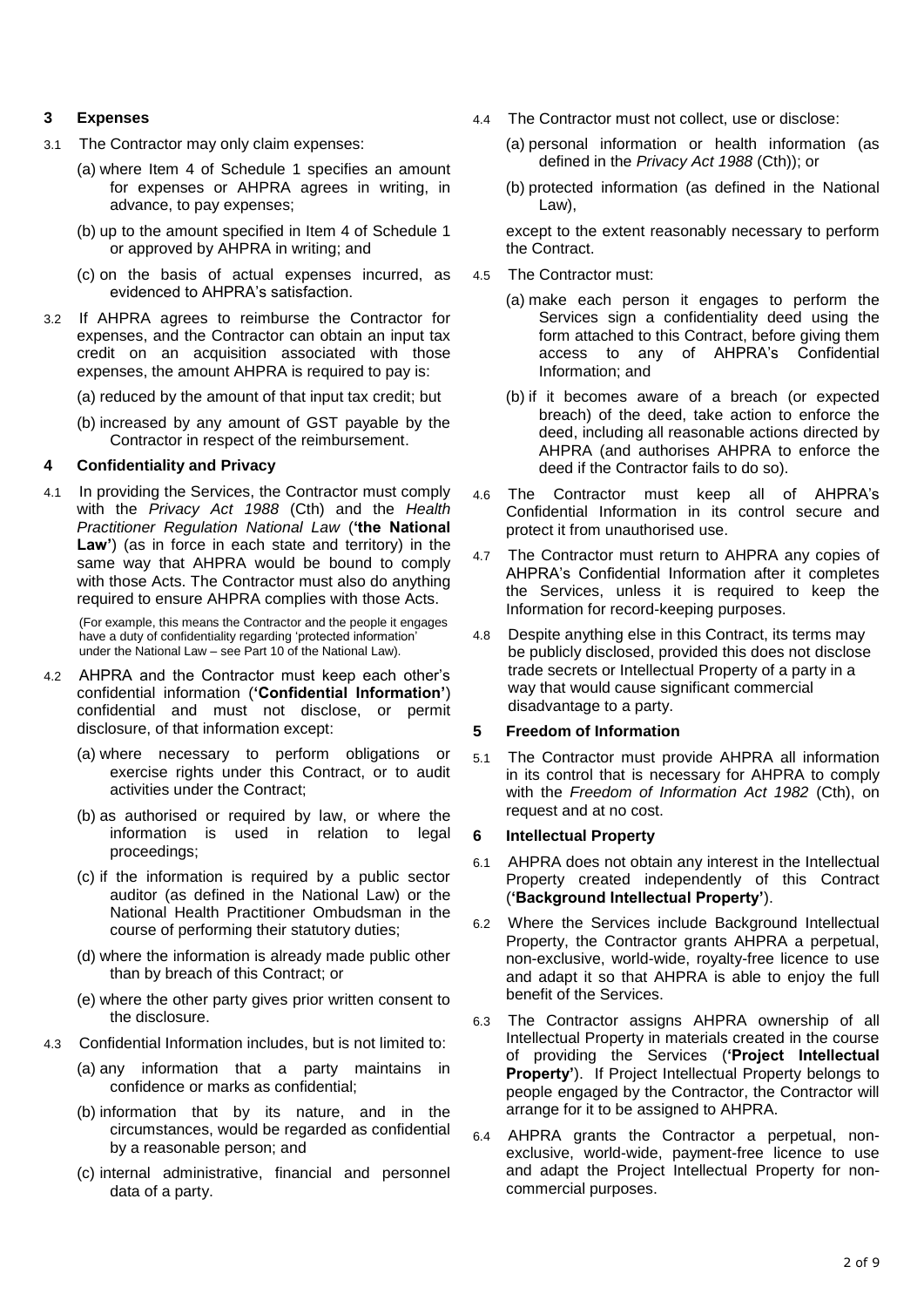6.5 The Contractor warrants that it has the necessary rights, or will obtain them, to perform this clause [6.](#page-12-0)

## <span id="page-13-1"></span>**7 Moral rights**

- 7.1 The Contractor:
	- (a) agrees not to enforce against AHPRA any moral rights (as defined in the *Copyright Act 1968*  (Cth)) it may have in the Background Intellectual Property and Project Intellectual Property, so that AHPRA is able to enjoy the full benefit of the Services; and
	- (b) warrants that use of the Background Intellectual Property and Project Intellectual Property by AHPRA for the purpose of enjoying the full benefit of the Services will not infringe the moral rights of any other person.

('Moral rights' are defined in the *Copyright Act 1968* (Cth) to include, for example, a right to attribution of authorship of a work, and a right to object to modifications of that work).

## <span id="page-13-2"></span>**8 Publication**

- 8.1 If the Contractor wishes to publish information regarding the Services, it must give AHPRA a copy of the proposed publication at least thirty (30) days before doing so. The Contractor must take into account AHPRA's comments regarding the publication and must modify or delete any part that AHPRA reasonably believes contains AHPRA's Confidential Information.
- 8.2 The Contractor agrees to acknowledge AHPRA's contribution to any publication.

## **9 Status of Contractor**

9.1 AHPRA is engaging the Contractor as an independent contractor and nothing in this Agreement is intended to make the Contractor, or any person it engages or employs, an agent, partner or employee of AHPRA.

#### **10 Indemnity and insurance**

- <span id="page-13-0"></span>10.1 The Contractor indemnifies AHPRA and its officers, employees and agents (**'AHPRA Personnel'**) against any cost, loss, claim, charge, liability or damage that AHPRA or its Personnel may reasonably sustain or incur directly as a result of:
	- (a) breach of the Contract by the Contractor or any person it engages; and
	- (b) any negligent, unlawful or fraudulent act or omission or wilful misconduct in connection with the Contract by the Contractor or any person it engages.
- 10.2 For the purposes of clause [10.1,](#page-13-0)'claim' includes all demands, rights, actions and proceedings of any kind.
- 10.3 The Contractor's liability under clause [10.1](#page-13-0) is reduced to the extent AHPRA or its Personnel caused or contributed to it by a negligent or unlawful act or omission.
- 10.4 The Contractor will not be liable to AHPRA under clause [10.1](#page-13-0) for any loss of profits, loss of anticipated savings, loss of revenue, loss of opportunity or any other indirect or consequential loss.
- 10.5 AHPRA holds the benefit of this indemnity on trust for the benefit of the AHPRA Personnel.
- 10.6 AHPRA must take reasonable steps to mitigate its loss.
- 10.7 Nothing in this Contract is intended to limit or otherwise contract out of Proportionate Liability Legislation.
- <span id="page-13-4"></span>10.8 The Contractor must on and from the start of the term of this Contract have:
	- (a) public liability insurance coverage for at least \$5,000,000 for any one occurrence;
	- (b) if the Services include the provision of goods, product liability insurance coverage for at least \$5,000,000;
	- (c) workers compensation insurances required by Australian laws;
	- (d) Unless Item 6 of Schedule 1 states to the contrary, professional indemnity insurance coverage for at least \$2,000,000 for any one claim; and

(e) any other insurance nominated in Item 6 of Schedule 1,

with an insurer authorised under the *Insurance Act 1973* (Cth) and provide certificates of currency if AHPRA requests them.

10.9 Any insurance policies that provide cover on a 'claims made' basis must be maintained for no less than six years after the completion of the Services or termination.

#### <span id="page-13-3"></span>**11 Termination**

- 11.1 This Contract may be terminated if both parties consent, or by AHPRA giving thirty (30) days prior written notice to the Contractor.
- 11.2 AHPRA may immediately terminate this Contract by written notice to the Contractor if:
	- (a) the Contractor breaches the Contract, and does not rectify the breach within seven (7) days of being asked to do so;
	- (b) the Contractor is unable to pay all its debts when they become due, or enters into any form of insolvency, external administration or bankruptcy;
	- (c) there is a change in the identity of the person who has control of the Contractor (that is, the power to direct or cause the direction of the management and policies of the Contractor, whether through ownership of voting securities, by contract or otherwise) from the person who had control at the time the Contractor signed this Contract, or in the case of a professional partnership that partnership merges or otherwise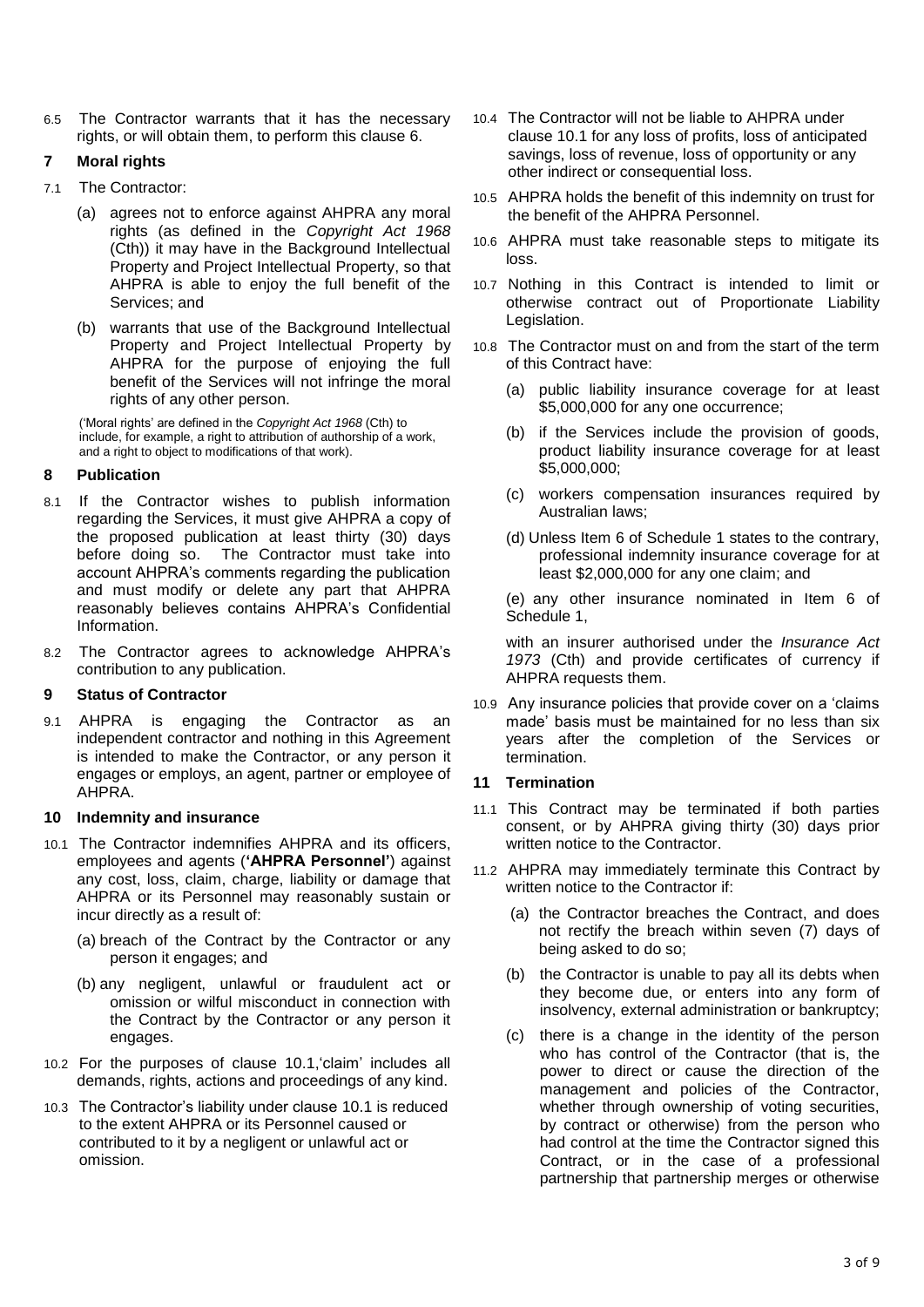combines with another professional service firm without the prior approval of AHPRA; or

- (d) the Contractor's conduct brings its reputation into disrepute and AHPRA believes its continued<br>association with the Contractor will be association with the Contractor will detrimental to AHPRA's reputation.
- 11.3 Any termination of this Contract will not affect the accrued rights, claims or liabilities of a party under this Contract.
- 11.4 If the Contract is terminated, AHPRA is not liable to pay for Services provided after termination.

#### <span id="page-14-0"></span>**12 Dispute Resolution**

- 12.1 If there is a dispute about this Contract or an invoice issued by the Contractor, the parties must do the following.
- 12.2 A representative from each party must meet and try to resolve the dispute quickly and informally.
- 12.3 If the parties cannot agree within ten (10) business days, either may give the other a notice requiring mediation by a mediator appointed jointly by the parties. The notice must state the matters in dispute.
- 12.4 Each of the parties must co-operate fully with the mediator.
- 12.5 Parties may only commence legal proceedings when the mediator states in writing that it is no longer productive to continue the mediation.
- 12.6 Despite the existence of a dispute, the Contractor must (unless requested in writing by AHPRA not to do so) continue to perform the Services.
- 12.7 This procedure for dispute resolution does not apply to an act relating to termination or legal proceedings for urgent interlocutory relief.

#### **13 General**

- 13.1 The laws of Victoria (excluding its choice of law rules) apply to this Contract, and the parties submit to the exclusive jurisdiction of the Courts of that State.
- 13.2 The Contractor must ensure that it and the people it engages comply with all relevant laws in connection with this Contract.
- 13.3 If any clause or part of any clause of this Contract is in any way unenforceable, invalid or illegal, it is to be read down so as to be enforceable, valid and legal. If this is not possible, the clause (or where possible, the offending part of the clause) is to be severed from this Contract without affecting the enforceability, validity or legality of the remaining clauses (or parts of those clauses).
- 13.4 This Contract is the entire agreement of the parties regarding the matters set out in it and supersedes all other representations, agreements, statements and understandings between them, whether verbal or written, and whether made before the signing of this Contract or during the provision of the Services.
- 13.5 This Contract may only be varied with the written consent of each party.
- <span id="page-14-1"></span>13.6 Notices regarding this Contract must be sent to the Contract Managers specified in Item 5 of Schedule 1.
- 13.7 An obligation or warranty on the part of 2 or more persons binds them jointly and severally and an obligation or warranty in favour of 2 or more persons benefits them jointly and severally.
- 13.8 Except with the prior written consent of AHPRA, the Contractor may not:
	- (a) assign the whole or any part of the Contractor's rights; or
	- (b) assign or sub-contract the whole or any part of the Contractors obligations,

under this Contract.

- 13.9 If any party does not exercise (or delays in exercising) any of its rights, that failure or delay does not operate as a waiver of those rights.
- 13.10The Contractor warrants that no conflicts of interest exist, or are expected, relevant to the performance of its obligations under this Contract. If a conflict of that kind arises, the Contractor must notify AHPRA immediately. AHPRA may decide in its absolute discretion, without limiting its other rights under the Contract, that the Contractor may continue to provide the Services under the Contract.

#### **14 Definitions and Interpretation**

14.1 In this Contract:

**Intellectual Property** means all intellectual property rights, including, but not limited to, the following rights:

- (a) trade marks, patents, designs, circuit layouts, copyrights and domain names; and
- (b) any right to apply for registration of such rights,

whether those rights are registered or capable of being registered.

#### **Proportionate Liability Legislation** includes:

- (a) *Civil Law (Wrongs) Act 2002* (ACT);
- (b) *Civil Liability Act 2002* (NSW);
- (c) *Law Reform (Miscellaneous Provisions) Act 1946* (NSW);
- (d) *Law Reform (Miscellaneous Provisions) Act 1965* (NSW);
- (e) *Proportionate Liability Act 2005* (NT);
- (f) *Civil Liability Act 2003* (Qld);
- (g) *Law Reform (Contributory Negligence and Apportionment of Liability) Act 2001* (SA);
- (h) *Wrongs Act 1958* (Vic);
- (i) *Civil Liability Act 2002* (Tas);
- (j) *Law Reform (Contributory Negligence and Tortfeasors' Contribution) Act 1947* (WA);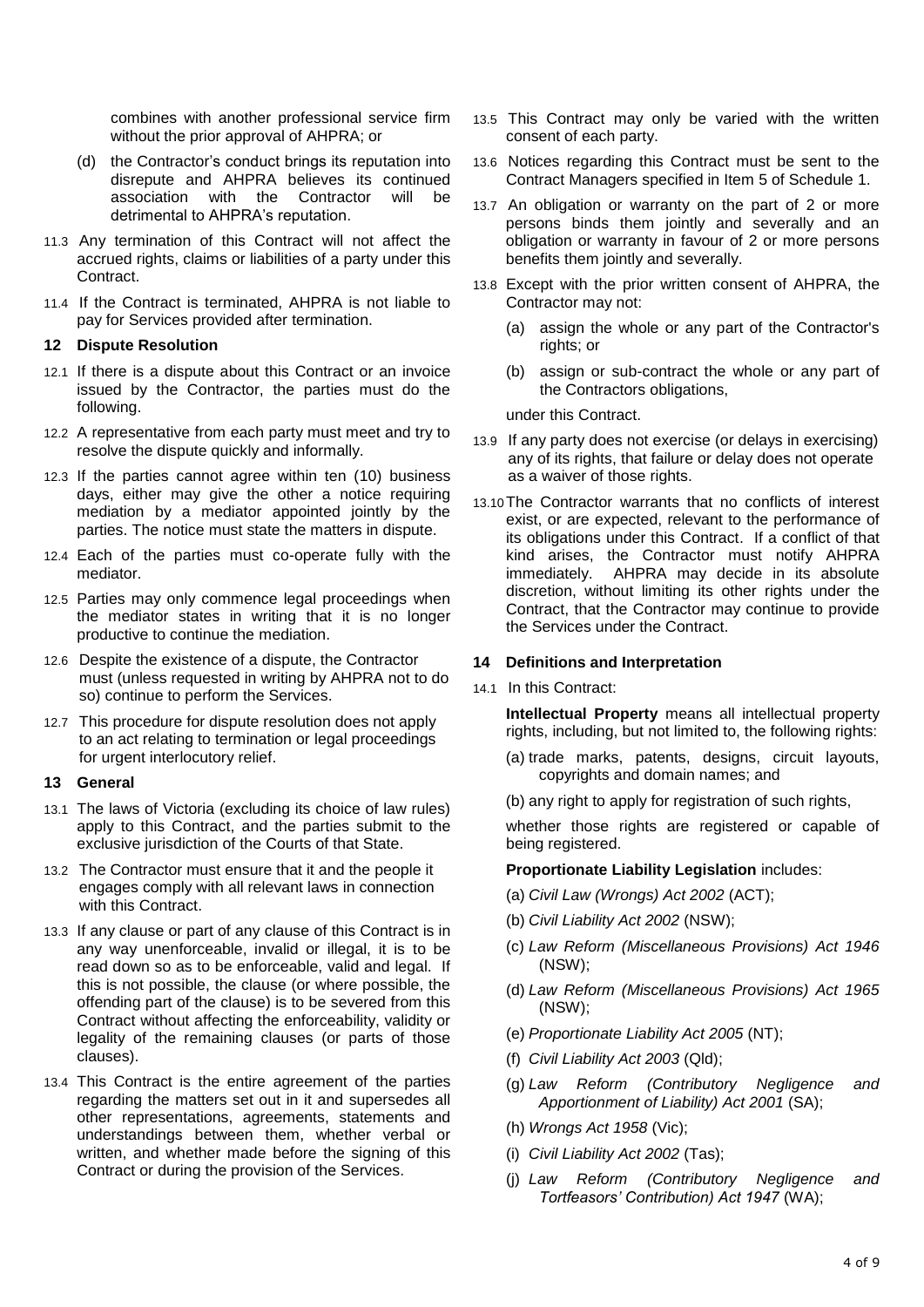- (k) *Corporations Act 2001* (Cth);
- (l) *Competition and Consumer Act 2010* (Cth);
- (m) *Trade Practices Act 1974* (Cth) and State-based Fair Trading legislation to the extent that such legislation would apply to any matter arising out of this Agreement;

(The *Trade Practices Act 1974* (Cth) may apply to things done up to 31 December 2010)

(n) *Australian Securities and Investments Commission Act 2001* (Cth),

as amended from time to time, or as repealed and replaced with substantially equivalent legislation.

- 14.2 In this Contract:
	- (a) a reference to a party includes that party's successors and permitted assigns;
- (b) 'including' and 'includes' are not words of limitation;
- (c) a requirement to do anything includes a requirement to cause that thing to be done and a requirement not to do anything includes a requirement to prevent that thing being done.
- 14.3 In performing this Contract, both parties must act reasonably and in good faith.
- 14.4 To avoid doubt, and despite anything contained in this Contract, the obligations of clauses 4, [5](#page-12-1) [,6,](#page-12-0) [7,](#page-13-1) [8,](#page-13-2) 10 and [12,](#page-14-0) and the consequences of termination under clause [11,](#page-13-3) are continuing obligations and will not cease on the completion, expiry or termination of this Contract.

#### **This Contract is made between the AHPRA and the Contractor.**

| Date:                | 1 | /20                                                                                             |                                                                                                                                                                                        |
|----------------------|---|-------------------------------------------------------------------------------------------------|----------------------------------------------------------------------------------------------------------------------------------------------------------------------------------------|
| for AHPRA.           |   | Signed for AHPRA by the person named below<br>who warrants that he or she is authorised to sign | Signed by the Contractor in accordance with<br>s.127(1) of the Corporations Act 2001 by the<br>persons named below who warrant that they<br>are authorised to sign for the Contractor: |
| Signature            |   |                                                                                                 | Signature                                                                                                                                                                              |
| Name and position    |   |                                                                                                 | Name and position                                                                                                                                                                      |
| Signature of witness |   |                                                                                                 | Signature                                                                                                                                                                              |
| Name of witness      |   |                                                                                                 | Name and position                                                                                                                                                                      |
| Date signed          |   |                                                                                                 |                                                                                                                                                                                        |
|                      |   |                                                                                                 | Signature of witness                                                                                                                                                                   |
|                      |   |                                                                                                 | Name of witness                                                                                                                                                                        |
|                      |   |                                                                                                 |                                                                                                                                                                                        |

Date signed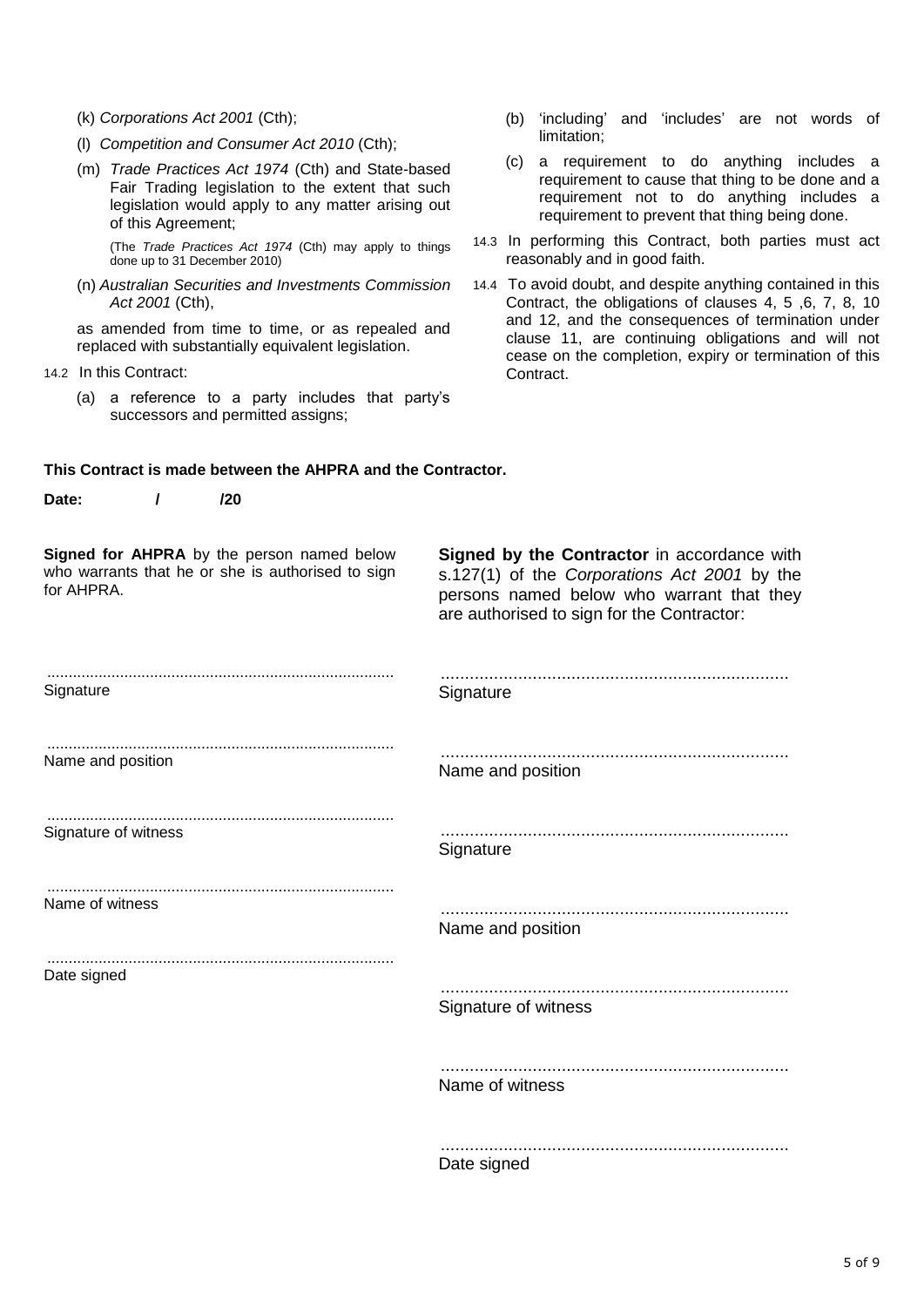### **SCHEDULE 1**

| 1            | <b>Contractor</b>                   | Name: #                                                                                                                           |                                                                                                                                                                                                                             |  |  |
|--------------|-------------------------------------|-----------------------------------------------------------------------------------------------------------------------------------|-----------------------------------------------------------------------------------------------------------------------------------------------------------------------------------------------------------------------------|--|--|
|              |                                     | ABN:#                                                                                                                             |                                                                                                                                                                                                                             |  |  |
|              |                                     | Tel: $#$<br>Fax: $#$<br>e-mail: #                                                                                                 | Address (contact for notices sent under this Contract):                                                                                                                                                                     |  |  |
| $\mathbf{2}$ | Project                             | [# insert title]                                                                                                                  |                                                                                                                                                                                                                             |  |  |
| 3            | Services to be<br>provided to AHPRA |                                                                                                                                   | [# Insert brief description of the Services to be provided. If this is not practicable,<br>attach a Schedule 2 setting out a project brief and insert these words here: 'As<br>set out in the project brief in Schedule 2') |  |  |
|              |                                     | # If the Services are to be performed by a particular key person, insert this<br>requirement in the description of the Services.] |                                                                                                                                                                                                                             |  |  |
|              |                                     | Start date for providing the Services: #                                                                                          |                                                                                                                                                                                                                             |  |  |
|              |                                     |                                                                                                                                   | End date: #                                                                                                                                                                                                                 |  |  |
|              |                                     |                                                                                                                                   |                                                                                                                                                                                                                             |  |  |
| 4            | <b>Fees and Expenses</b>            |                                                                                                                                   | Fees payable for the Services [#insert 'and goods' if relevant]:                                                                                                                                                            |  |  |
|              |                                     |                                                                                                                                   | [# Insert fixed amount or fee schedule – as set out immediately below]                                                                                                                                                      |  |  |
|              |                                     | (a)                                                                                                                               | \$Total fixed [agreed] amount of \$Xx in the following instalments:                                                                                                                                                         |  |  |
|              |                                     | (b)                                                                                                                               | Xx                                                                                                                                                                                                                          |  |  |
|              |                                     | (c)                                                                                                                               | Xx                                                                                                                                                                                                                          |  |  |
|              |                                     | Or                                                                                                                                |                                                                                                                                                                                                                             |  |  |
|              |                                     |                                                                                                                                   | (All Fees are GST inclusive - cl.2.4)                                                                                                                                                                                       |  |  |
|              |                                     | Expenses: [# as required – if not required insert 'Not Applicable' here]                                                          |                                                                                                                                                                                                                             |  |  |
|              |                                     | (a)                                                                                                                               | Travel – AHPRA to arrange economy flights where required and agreed in<br>advance.                                                                                                                                          |  |  |
|              |                                     | (b)                                                                                                                               | Accommodation - AHPRA to arrange where required and agreed in<br>advance.                                                                                                                                                   |  |  |
|              |                                     | (c)                                                                                                                               | Other - $#$ .                                                                                                                                                                                                               |  |  |
|              |                                     |                                                                                                                                   | (For GST in relation to Expenses, see cl.3.2)                                                                                                                                                                               |  |  |
|              |                                     |                                                                                                                                   |                                                                                                                                                                                                                             |  |  |
| 5            | <b>Contract Managers</b>            | (a)                                                                                                                               |                                                                                                                                                                                                                             |  |  |
|              | (clause 13.6)                       |                                                                                                                                   |                                                                                                                                                                                                                             |  |  |
|              |                                     |                                                                                                                                   |                                                                                                                                                                                                                             |  |  |
|              |                                     | (b)                                                                                                                               |                                                                                                                                                                                                                             |  |  |
|              |                                     |                                                                                                                                   |                                                                                                                                                                                                                             |  |  |
|              |                                     |                                                                                                                                   |                                                                                                                                                                                                                             |  |  |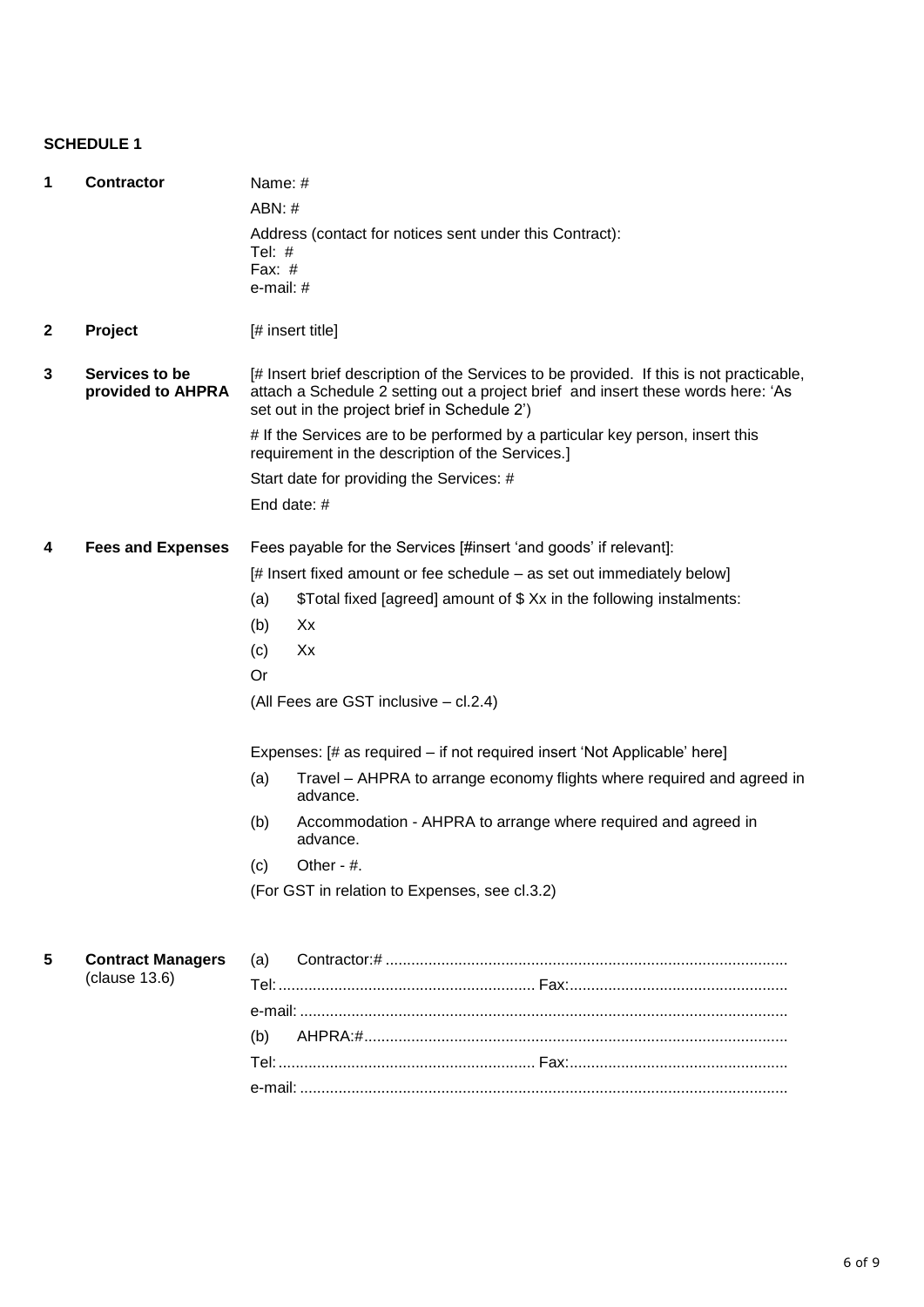## **6 Insurance**

(clause [10.8\)](#page-13-4)

Please indicate insurance coverage:

| Professional indemnity:                                | ves❑ |  | $no\Box$ Amount of cover:                 |  |
|--------------------------------------------------------|------|--|-------------------------------------------|--|
| Management liability:                                  | ves❑ |  | $no\Box$ Amount of cover:                 |  |
| Miscellaneous Civil Liability:                         |      |  | $yes \Box \quad no \Box$ Amount of cover: |  |
| Other (specify type of insurance and amount of cover): |      |  |                                           |  |
|                                                        |      |  |                                           |  |
|                                                        |      |  |                                           |  |
|                                                        |      |  |                                           |  |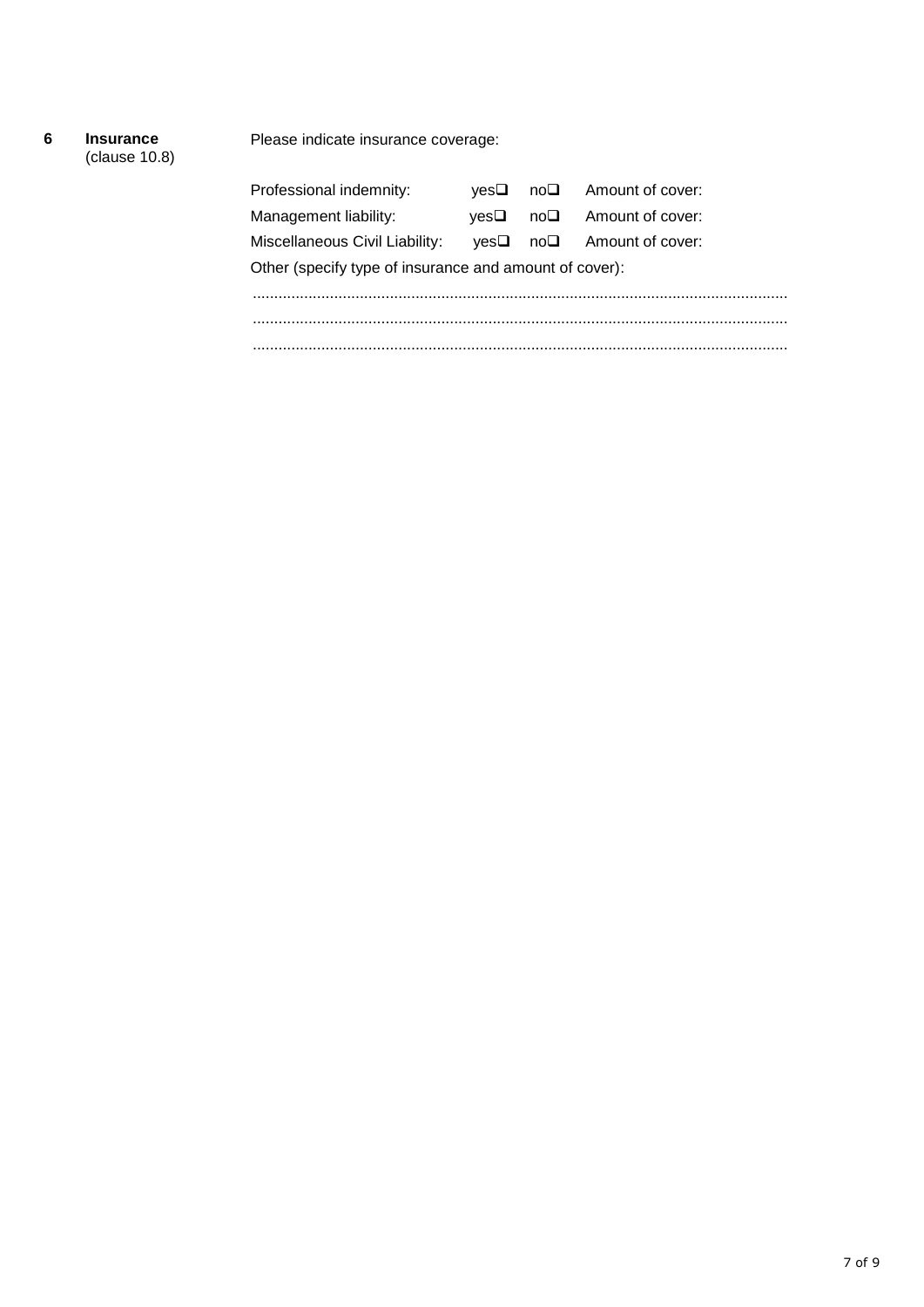**Attachment**



Australian Health Practitioner Regulation Agency

## **CONFIDENTIALITY DEED**

#### **BACKGROUND**

- 1. The Australian Health Practitioner Regulation Agency (**'AHPRA'**) administers the *Health Practitioner Regulation National Law* (**'the National Law'**).
- 2. [#insert name of Contractor] (**'the Contractor'**) has agreed to provide services to AHPRA (**'the Services'**).
- 3. The Contractor has engaged you to help it provide the Services.
- 4. The National Law imposes strict confidentiality requirements on people who obtain information for the purposes of that Law.

#### **DUTY OF CONFIDENTIALITY**

- 5. You acknowledge that you have a duty to keep any confidential information of AHPRA's you obtain in providing the Services secure and not to disclose it except for the purpose of providing the Services.
- 6. You promise that you will:
	- a. keep confidential any of AHPRA's confidential information (including documents and things you hear or see) that you obtain in the course of providing the Services;
	- b. continue to keep this information confidential after you finish providing the Services; and
	- c. tell the Contractor as soon as possible if AHPRA's confidential information is improperly disclosed, or there is a risk that this might happen.
- 7. Your obligations under this Deed will not be breached if: you are legally required to disclose information; AHPRA consents to the disclosure; or it is reasonably necessary to disclose information to provide the Services.
- 8. This Deed is governed by the laws of Victoria.